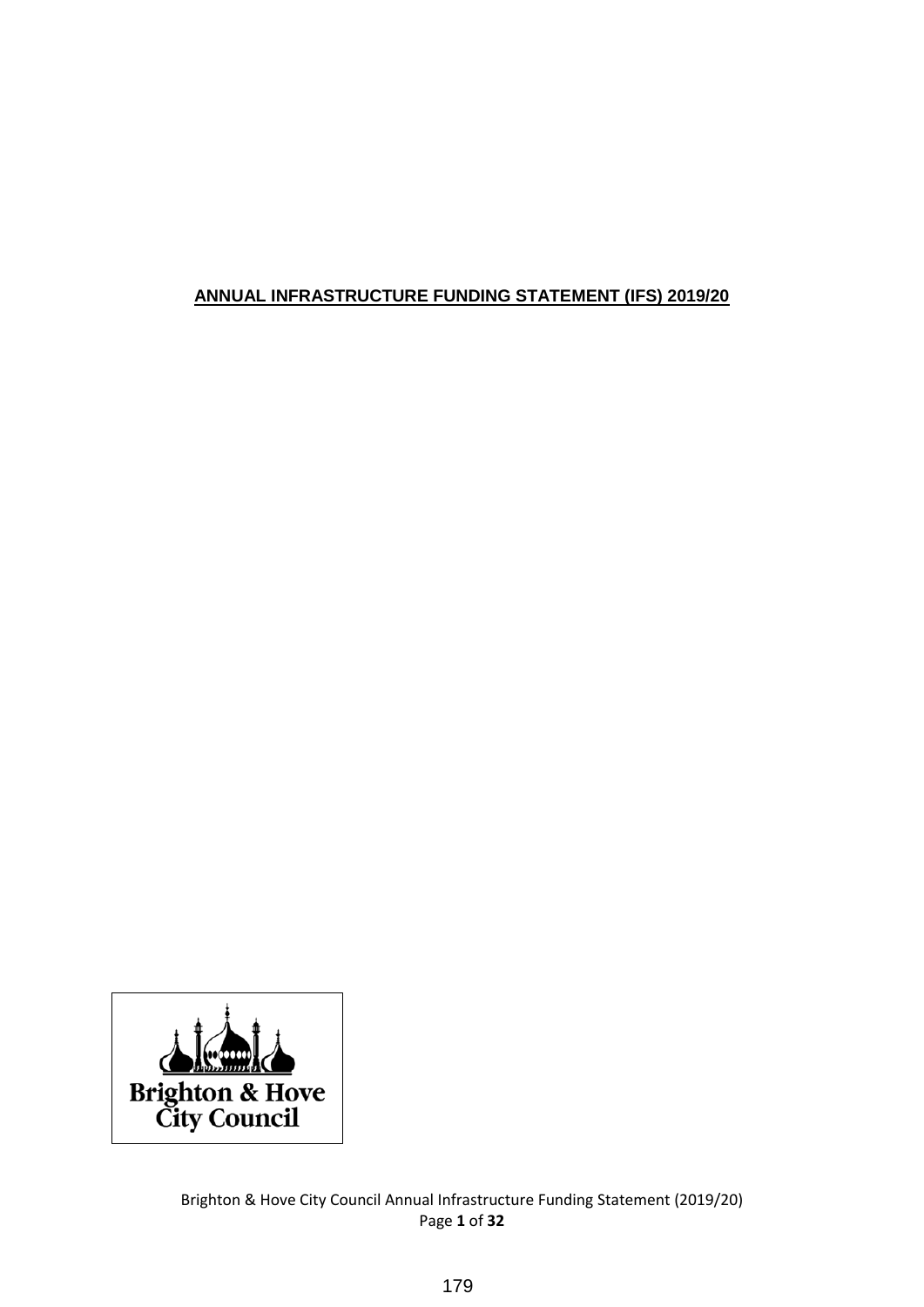This is the Brighton and Hove City Council Infrastructure Funding Statement (IFS) 2019/20. The aim of this statement is to provide an update on the Council's Community Infrastructure (CIL) processes, an account of Section 106 (S.106) income and expenditure in 2019/20, in compliance with Regulation 121A of the CIL Regulation 2010 (as amended.)

The City Council is a Contribution Receiving Authority (CRA) because it receives developer contributions, which include S.106 planning obligations and CIL receipts (although the council only commenced implementation of CIL on 5<sup>th</sup> October 2020.)

The requirement for CRA's to prepare an IFS was introduced by the CIL Regulations in 2019. The regulations state that no later than 31<sup>st</sup> December annually a CRA must publish an IFS which includes:

- An Infrastructure List (a statement of projects or types of infrastructure which the charging authority intends will be, or may be, wholly or partly funded by CIL;
- A report about CIL, in relation to the previous financial year (the "reported year"); and A report about planning obligations in relation to the reported year.

The requirements for the type of information to be published in relation to CIL and planning obligations is set out in Schedule 2 of the CIL Regulations 2010 (as amended.)

### **About this Statement**

The Brighton and Hove City Council IFS 2019/20 provides all information required under the CIL Regulations. It is supported by detailed planning obligation data in Appendices (I) – (IV). It also highlights the key infrastructure projects funded by developer contributions during 2019/20.

It should be noted that the Council adopted the Brighton and Hove City Council CIL Charging Schedule of May 2020 in July 2020, and it came into force on 5<sup>th</sup> October 2020. Therefore, because no CIL receipts were received in the "reported year", this inaugural IFS will only provide details of S,106 income and expenditure, alongside the Council's Infrastructure List.

The IFS is an important way of demonstrating how the council's housing target, as set out within the City Plan Part One, is being delivered alongside developer contributions, which will be used to support the delivery of essential supporting infrastructure.

The CIL Guidance requires that IFS data is prepared in a specific digital format (using CSV files) for digital submission to the Ministry of Housing, Communities and Local Government (MCHLG) using a standard template. Due to the Covid -19 pandemic, the process for providing this data has not yet been finalised and further guidance from central government is awaited.

Therefore, although this IFS is accompanied by spreadsheets which support the S.106 totals reported, the publication of the IFS will be followed by three CSV files, which will also be published on the council's website by 31<sup>st</sup> December 2020. They will also be submitted digitally to MCHLG once the processes have been established.

# **IFS 2019/20 – Key Headlines**

Brighton & Hove City Council Annual Infrastructure Funding Statement (2019/20) Page **2** of **32**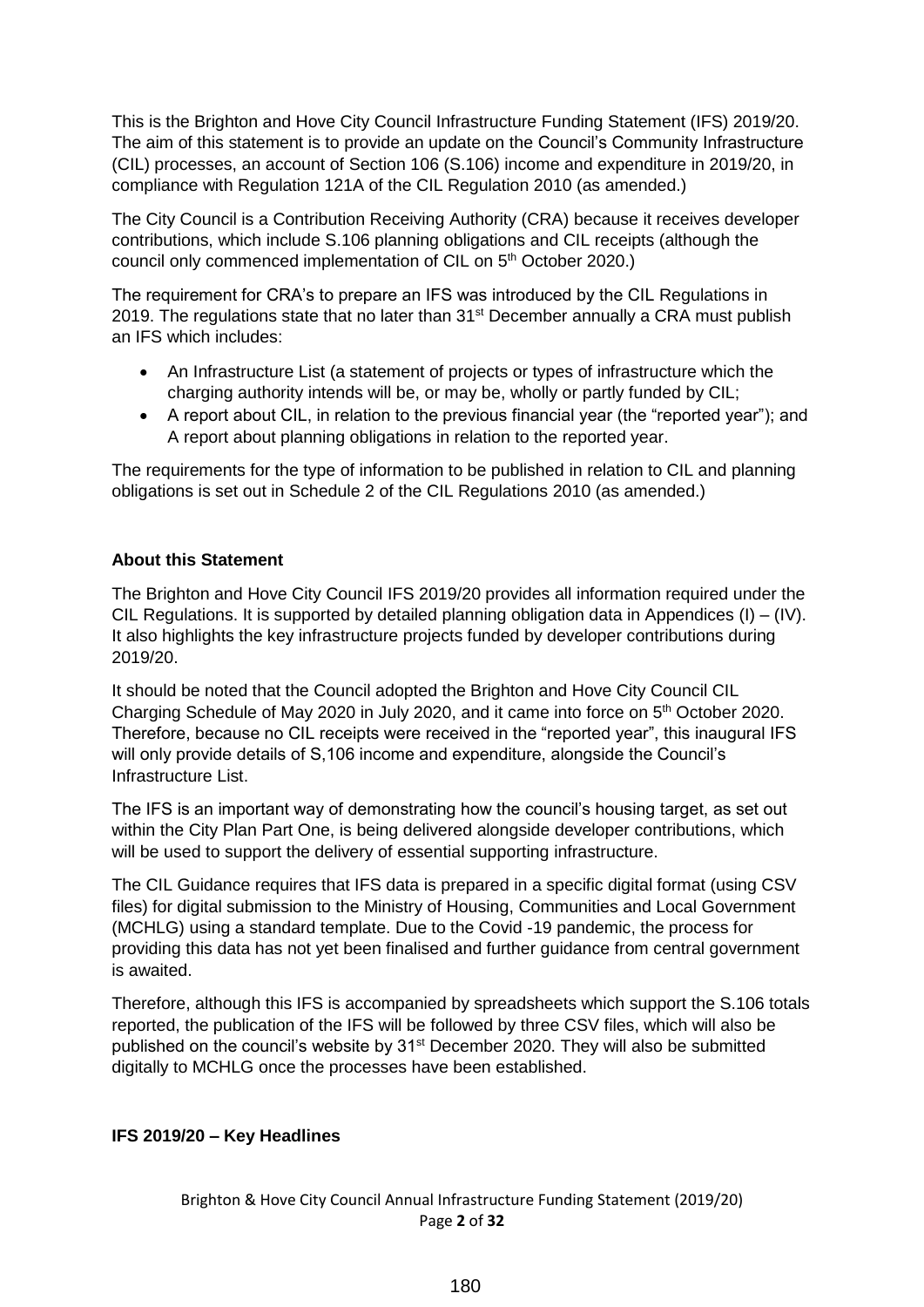### **Brighton & Hove City Plan Part One (2016 -2030)**

- Adopted March 2016
- Aim to deliver 13,200 new homes and development by 2030
- The City Plan Part 1:
- $\checkmark$  Sets out a vision and objectives for the development and growth of Brighton & Hove up to 2030;
- $\checkmark$  identifies broad locations for development and allocates strategic sites and employment sites;
- $\checkmark$  Sets clear policies that quide decisions on planning applications:
- $\checkmark$  Indicates how the plan will be implemented and shows how progress will be monitored;
- $\checkmark$  Sets out the infrastructure requirements for the city up to 2030 and how these will be addressed.

The Council's Infrastructure Delivery Plan (IDP) sets out the infrastructure needed to support the development and growth of the city. It is a starting point for S.106 negotiations for all major developments and has formed the basis of the Council's CIL Infrastructure List:

[Infrastructure Delivery Plan](https://www.brighton-hove.gov.uk/sites/default/files/migrated/article/inline/IDPupdate%20annex%202%20(jun%202017)_0.pdf)

### **Brighton & Hove City Council CIL**

The Council adopted its CIL Charging Schedule of May 2020 in July 2020 and it came into effect on 5<sup>th</sup> October 2020.

[Adopted CIL Charging Schedule](https://www.brighton-hove.gov.uk/sites/default/files/2020-09/BHCC%20CIL%20Charging%20Schedule%20May%202020.pdf)

### **Section 106 (S.106)**

In 2019/20, the council received a total of **£8,866,182** from S.106 planning obligations. These sums are either directly related to specifically defined infrastructure projects associated with each planning permission (Appendix II) or delivered on site.

The council held **£18,885,717** at the end of 2019/20, to be spent on either specifically defined infrastructure projects or citywide affordable housing developments.

In 2019/20**, £2,046,485** was spent on projects including:

- £821,000 for Affordable Housing site land provision for Frederick Street and Selsfield, Drive
- £150,000 on Sports new 3G pitch at Portslade Sports Centre
- In excess of £368,000 on Education upgrades for school facilities at Varndean and Dorothy Stringer schools.
- Nearly £98,000 on Safer Routes walking and cycling improvements in Hangleton Further details are shown Appendix (III).

# **Brighton & Hove City Plan Part One**

Brighton & Hove City Plan Part One was adopted in March 2016. The Plan includes a target of a minimum of 13,200 new homes to be delivered in the city over the plan period to 2030. One of the main ways that the Council will achieve its ambitions for growth and development is through the delivery of high quality, sustainable homes and neighbourhoods. The plan will support the delivery of the right infrastructure to support growth at the right time. This will help create healthier places for people and reducing carbon emissions.

Brighton & Hove City Council Annual Infrastructure Funding Statement (2019/20) Page **3** of **32**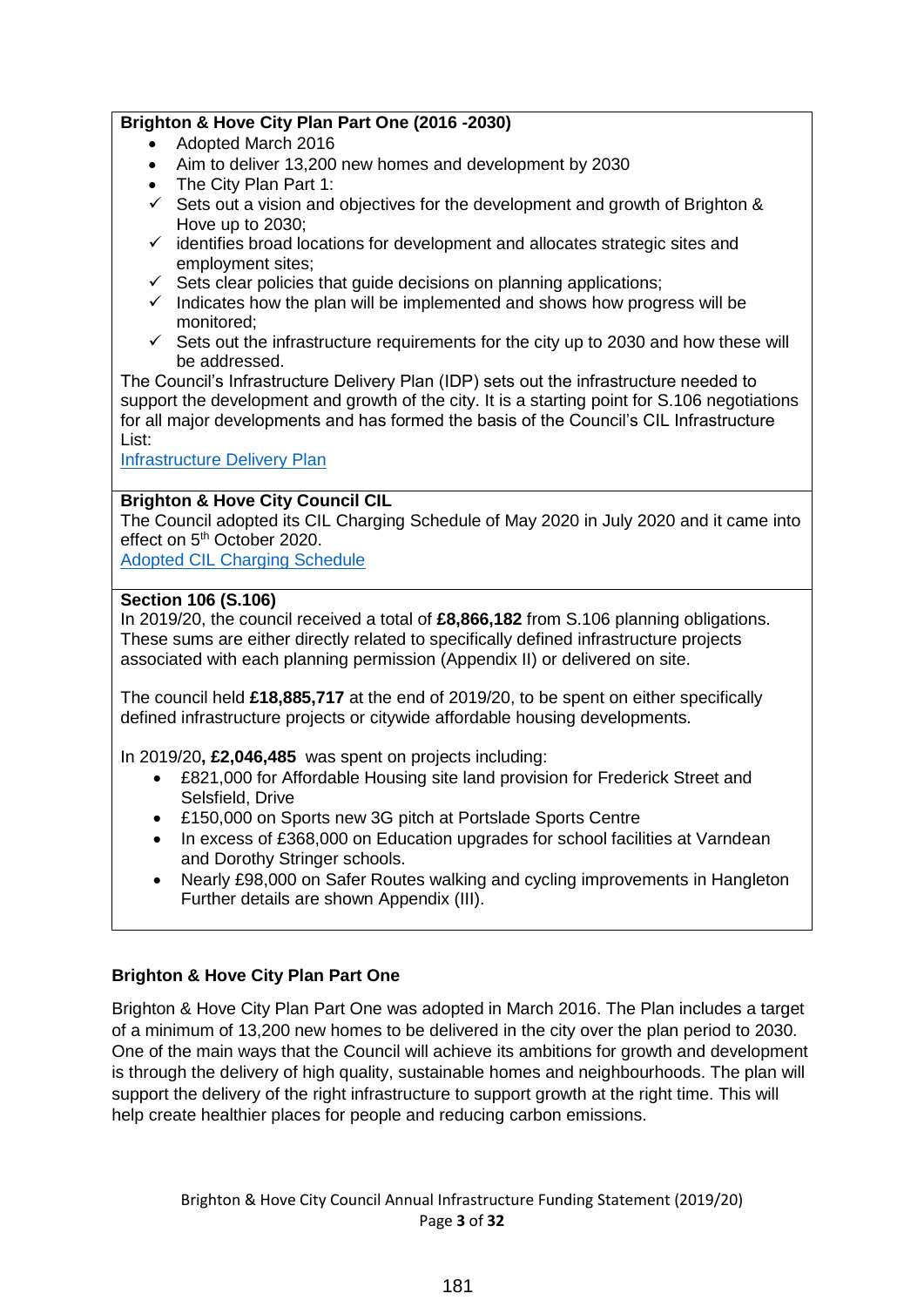CIL will play an increasing role in making provision for a range of infrastructure projects to support development across the city. The Inspector's Report into the examination of the council's CIL charging schedule shows that, by 2030, a total of £366 million of investment in city infrastructure will be required. The council estimates that there will be a shortfall of approximately £95 million in funding this requirement. It is estimated that the new CIL charges will raise approximately £2 million per annum (£20 million over the period) towards this overall shortfall.

Following the implementation of CIL, S.106 has been scaled back but will still provide funding for site specific infrastructure requirements, the artistic component and the local employment training scheme.

S.106 is also the only mechanism to ensure that developments provide sufficient affordable housing to achieve the council's policy requirements for 20% affordable housing as an equivalent financial contribution on sites of between 5 and 9 (net) dwellings, 30% on-site provision or financial contribution on sites of between 10 and 14 (net) dwellings, and 40% on-site provision on sites of 15 units or more.

Alongside S.106 and CIL, the council is also in receipt of grant funding from bodies such as the Local Economic Partnership and Transport for the South East.

### **The CIL Infrastructure List**

The CIL Regulations (2019 Amendment) Regulation 121A requires the council to publish a statement of the infrastructure projects or types of infrastructure which the charging authority intends will be, or may be, wholly or partly funded by CIL

The list below gives an indication of what CIL receipts could be spent on. This list has been prepared based on the [CIL examination documents.](https://www.brighton-hove.gov.uk/content/planning/planning-policy/cil-examination)

It should be noted that there are infrastructure types listed on the CIL Infrastructure list which will also be funded through S106 obligations for strategic and "nil rated" sites. However, the contributions made through S.106 will be directly related to the impact of these developments on site (or immediately adjacent to), in accordance with Reg 122 of the CIL Regulations 2010.

For example, the strategic housing site at Toads Hole Valley is required and expected to make provision of a site for the development of a new secondary school in the city. However, other housing sites will also impact upon secondary education and therefore a proportion of future CIL receipts may also be spent on supporting secondary education alongside S.106 obligations.

The inclusion of a specific infrastructure type on this list does not commit the council to fund the project (either in whole or in part) through CIL, it merely provides an indication of the type of project.

#### **Air Quality**

All off-site citywide air quality mitigation and monitoring measures priorities where identified in Infrastructure Delivery Plan.

### **Education facilities**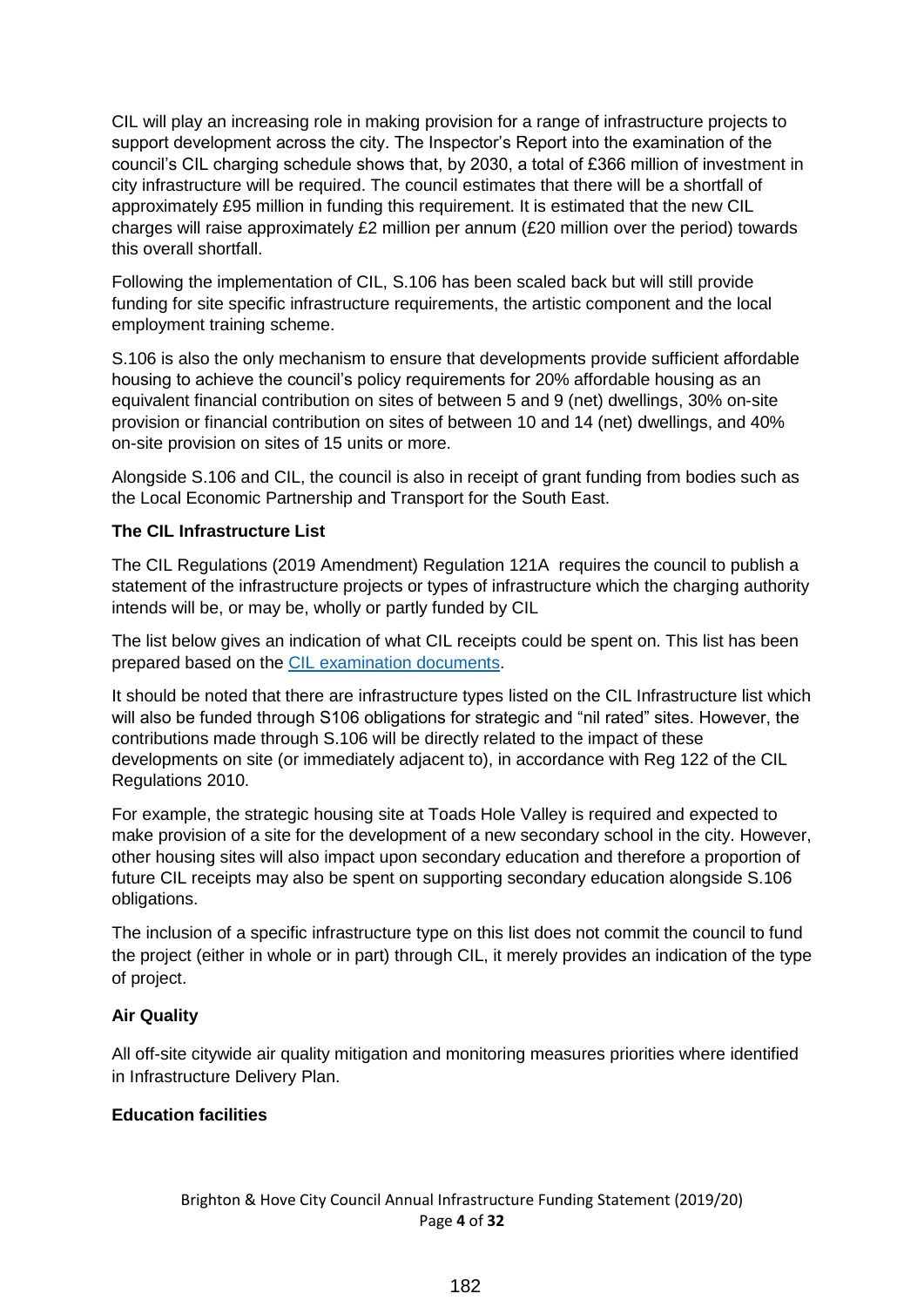All off-site provision and improvements to new or existing schools and public sector funded education facilities.

### **Emergency Services**

Cumulative impacts of development upon services where identified in Infrastructure Delivery Plan.

### **Energy and Utilities**

Strategic renewable energy projects, measures and facilities provision where identified in Infrastructure Delivery Plan.

### **Flood Risk Management**

Strategic Sustainable Urban Drainage Systems (SUDS) surface water flooding - priorities where identified in Infrastructure Delivery Plan

### **Health Facilities**

Off-site citywide health care facilities provision.

# **Open Space Provision**

All off-site provision and improvements to publicly accessible parks and other recreation open space facilities including amenity green areas and areas for food growing.

### **Recreation space built facilities**

All off-site provision and improvements including built provision to play space, indoor/outdoor sports, and playing fields.

#### **Provision and enhancement of Green Infrastructure network**

Green infrastructure network connectivity including cross boundary infrastructure, rights of way, biodiversity measures and tree planting.

#### **Public realm and cultural infrastructure**

Strategic public realm upgrade including environmental improvements, components for delivery of arts, cultural provision and production space and technology.

# **Transport and Highways**

City wide transport improvements including walking and cycling facilities and networks, public transport facilities and services, road safety, and parking and traffic management.

Off-site provision, improvement and maintenance to new and existing public highways infrastructure and rights of way including traffic signals, junction upgrades and lighting

The Council is refreshing its Infrastructure Delivery Plan (IDP) in 2021 in concert with City Plan Part Two. When completed the IDP will provide a more detailed list of infrastructure priorities which will require funding, this will be reflected in future updates to the IFS.

> Brighton & Hove City Council Annual Infrastructure Funding Statement (2019/20) Page **5** of **32**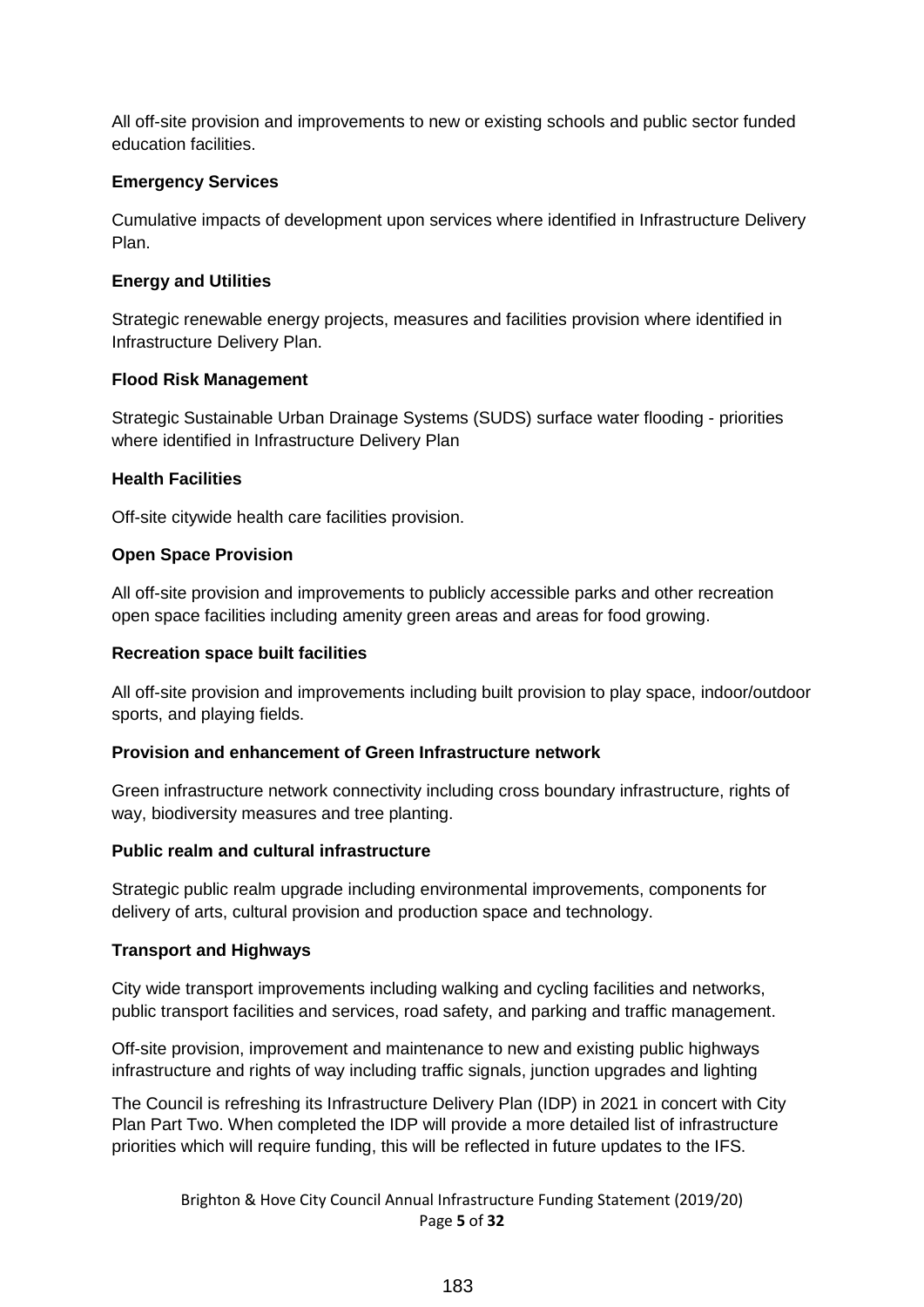# **Section 106 Agreements – Collection and Expenditure**

The council collects S.106 to make provision for infrastructure across the city including affordable housing, greenspace (including the provision and maintenance of parks, open spaces and playgrounds), schools, highways and sports and leisure facilities.

### **Section 106 Agreements and Income 2019/20**

The following sets out:

- a) S.106 planning obligations signed by developers and the council (to be paid once development triggers are reached in the future) in 2019/20;
- b) The amount of S.106 paid to the council be developers in 2019/20 (from all planning obligations);
- c) The amount of S.106 that is yet to be formally allocated for spending by the council; and

The data is currently reported using a monitoring spreadsheet in conjunction with the council's finance systems. These records are being transferred to a new bespoke ICT system (Exacom) which will be used to report on all CIL and S.106 demand notices, obligations, income and expenditure with effect from 1st April 2020.

A breakdown of the data, based on the various infrastructure categories and referenced back to the planning permission, is provided in the appendices that accompany this report.

#### S.106 planning obligations signed by developers and the council (to be paid once development triggers are reached in the future) in 2019/20

In 2019/20 the council entered into 34 S.106 agreements as part of the approval of 2626 planning applications. In signing up to those S.106 agreements, the council is due to receive £7,407,153 once triggers are reached on those development sites (and will be reported as income is received in future IFS reports.)

| <b>Planning</b>   | Development        | <b>Total S106 (financial</b> | <b>Categories</b>                      |
|-------------------|--------------------|------------------------------|----------------------------------------|
| <b>Permission</b> |                    | Obligations)                 | (all provision)                        |
| BH2018/02598      | Longley Industrial | £1,582,367                   | <b>Affordable Housing</b><br>$\bullet$ |
|                   | Estate, New        |                              | <b>Artistic Component</b>              |
|                   | England Street,    |                              | Education                              |
|                   | <b>Brighton</b>    |                              | <b>Public Realm</b><br>$\bullet$       |
|                   |                    |                              | including                              |
|                   |                    |                              | environmental                          |
|                   |                    |                              | improvements and                       |
|                   |                    |                              | tree planting                          |
|                   |                    |                              | Local<br>$\bullet$                     |
|                   |                    |                              | Employment/training                    |
|                   |                    |                              | Recreation/open<br>$\bullet$           |
|                   |                    |                              | space                                  |
|                   |                    |                              | Sustainable<br>$\bullet$               |
|                   |                    |                              | Transport incl. Travel                 |
|                   |                    |                              | Plans                                  |

The 5 largest (by value) S.106 agreements signed during 2019/20 are summarised below: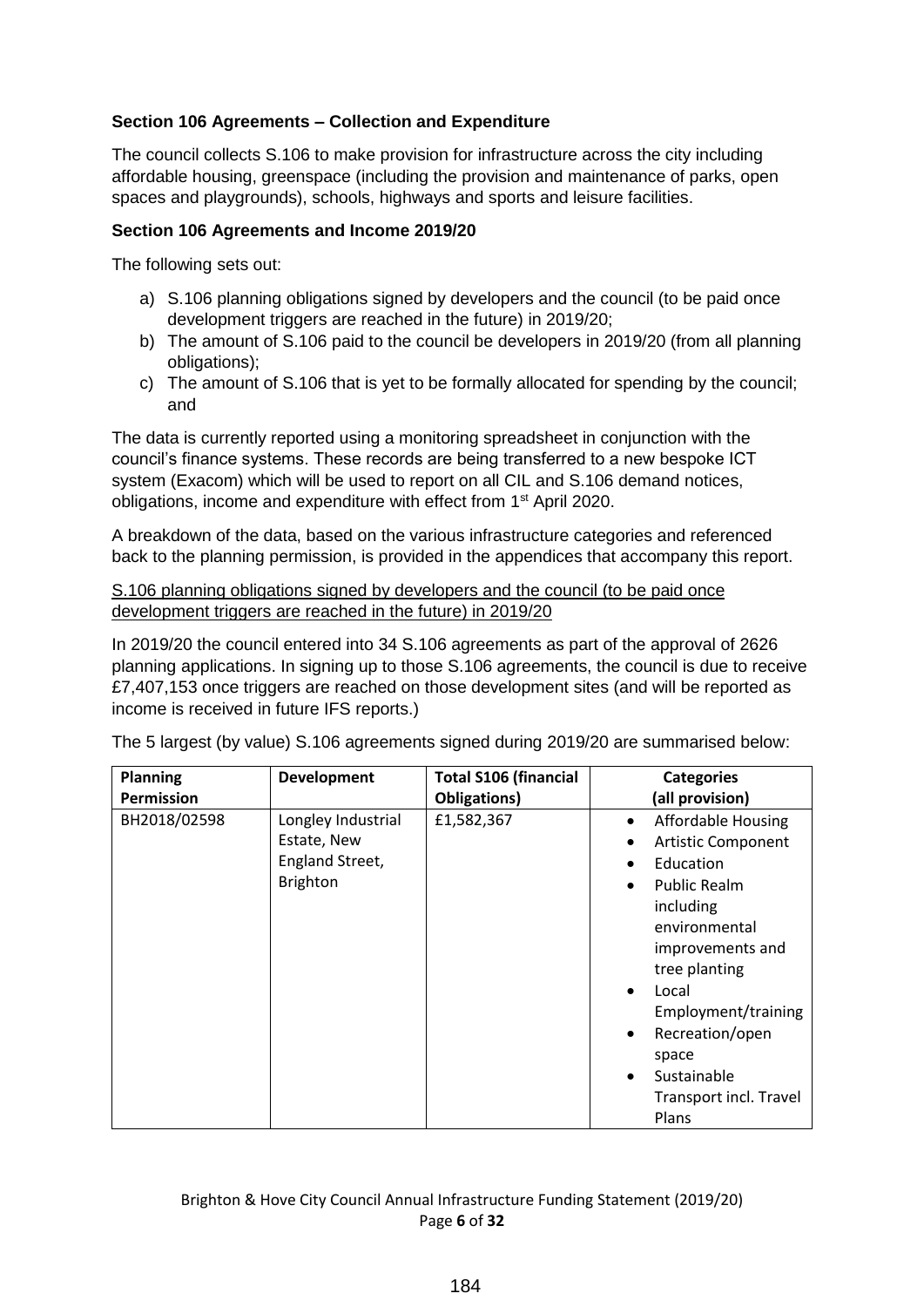| BH2018/03541                                                 | Land east Coldean<br>Lane, North Varley<br>Halls, Brighton | £1,004,740             | <b>Affordable Housing</b><br>Education<br>Highways<br>Local<br>Employment/training<br>Recreation/open<br>space<br>Sustainable<br>Transport including<br>monitoring fee                     |
|--------------------------------------------------------------|------------------------------------------------------------|------------------------|--------------------------------------------------------------------------------------------------------------------------------------------------------------------------------------------|
| BH2019/01272                                                 | 1 Moulsecoomb<br>Way, Brighton                             | £692,169               | Artistic Component<br>$\bullet$<br>Highways<br>Local<br>Employment/training<br>Recreation/open<br>space<br>Sustainable<br>Transport                                                        |
| BH2018/01738                                                 | Land at Lyon Close<br>Hove                                 | £676,703               | <b>Affordable Housing</b><br>٠<br>Artistic Component<br>Education<br>Highways<br>Local<br>Employment/training<br>Recreation/open<br>space<br>Sustainable<br>Transport                      |
| BH2018/00868<br><b>Total value largest signed Agreements</b> | Land at Kings House<br>Grand Avenue,<br>Hove               | £667,825<br>£3,955,979 | <b>Affordable Housing</b><br>$\bullet$<br>Artistic Component<br>Education<br>Highways<br>Local<br>$\bullet$<br>Employment/training<br>Recreation/open<br>space<br>Sustainable<br>Transport |

All of the S.106 obligations clearly define how the S.106 money will be spent and a list of all the obligations that make up the total is provided in the Appendices.

### The amount of S.106 paid to the council be developers in 2019/20 (from all planning obligations)

It should be noted that the council monitors planning obligations which were entered into as long ago as pre 1997, as trigger dates can be met many years into the development process. This ensures that the council collects all obligations due from developers.

Brighton & Hove City Council Annual Infrastructure Funding Statement (2019/20) Page **7** of **32**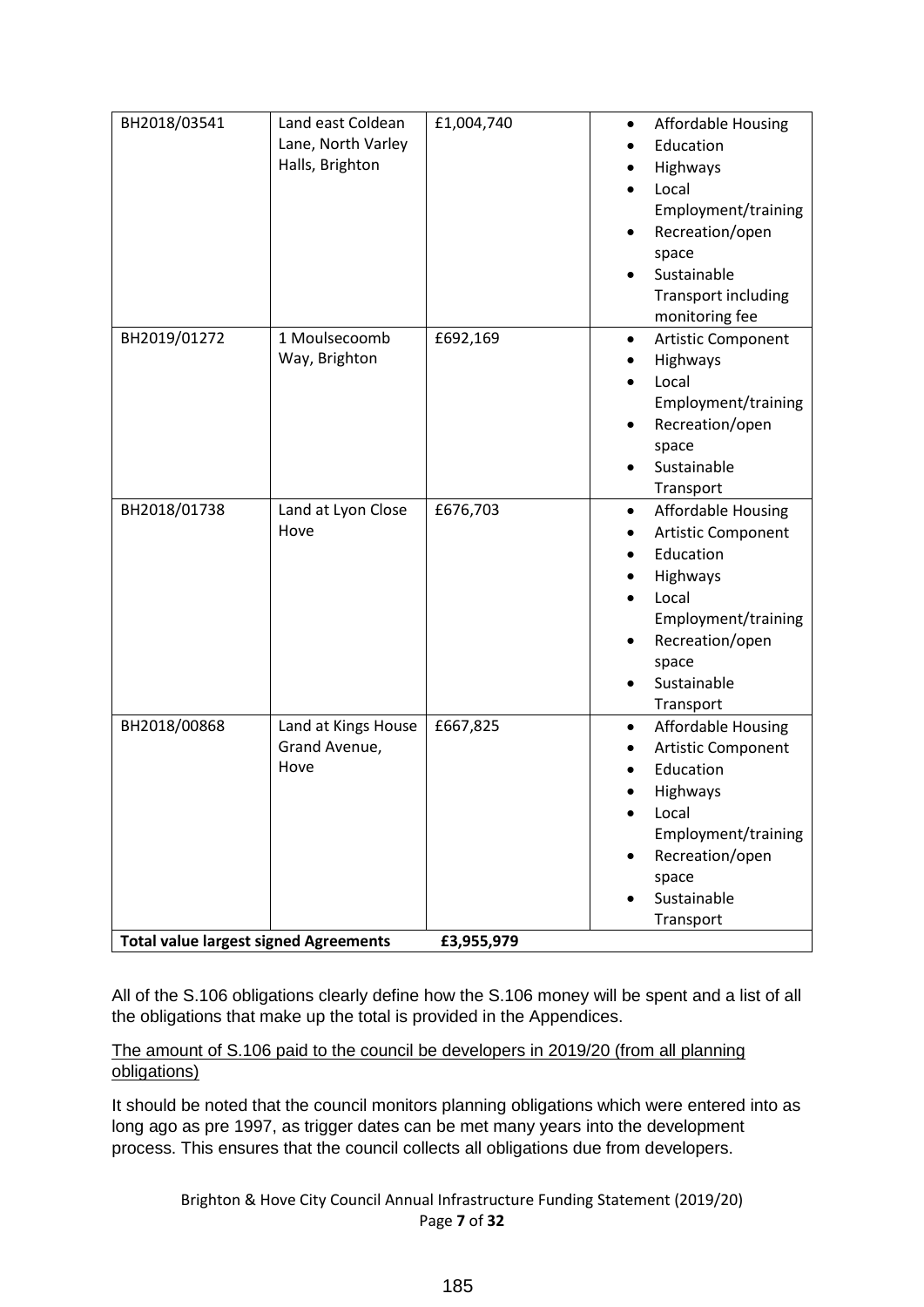In 2019/20, a number of S.106 payment triggers were reached on a range of planning applications (with planning obligations going back to October 2016 .) The total amount received from those S.106 obligations was **£8,868,182.** 

| <b>Planning Permission</b>             | <b>Development</b>                                                     | <b>Total S106</b>  | <b>Categories</b>                                                                                                                              |
|----------------------------------------|------------------------------------------------------------------------|--------------------|------------------------------------------------------------------------------------------------------------------------------------------------|
|                                        |                                                                        | <b>Obligations</b> |                                                                                                                                                |
| BH2014/00093                           | Former Lansdowne<br>Hotel, Lansdowne<br>Place Hove                     | £2,873785          | <b>Affordable Housing</b><br>$\bullet$<br>Education<br>Local<br>Employment/training<br>Recreation<br>$\bullet$                                 |
| BH2017/00492                           | <b>Preston Barracks</b><br>(2 <sup>nd</sup> payment)                   | £1,040.358         | <b>Affordable Housing</b><br>$\bullet$<br>Local<br>$\bullet$<br>Employment/training<br>Sustainable<br>Transport                                |
| BH2018/00340                           | Former Amex HQ<br><b>Edward Street</b><br><b>Brighton</b>              | £783,633           | Education<br>$\bullet$<br>Local<br>Employment/training<br>Recreation<br>Sustainable<br>Transport                                               |
| BH2016/02535                           | Former Westerman<br>complex School<br>Road Hove                        | £645,660           | Local<br>$\bullet$<br>Employment/training<br>Recreation<br>Sustainable<br>Transport<br>Wheelchair<br>accessibility (for<br>affordable housing) |
| BH2018/00868                           | Land Kings House,<br><b>Grand Avenue Hove</b><br>$(1st (50%)$ payment) | £363,921           | Education<br>$\bullet$<br>Local<br>Employment/training<br>Recreation                                                                           |
| <b>Total largest payments received</b> |                                                                        | £4,668,039         |                                                                                                                                                |

The 5 largest (by value) S.106 payments received during 2019/20 are summarised below:

A full breakdown of the sums received is included in Appendix (II).

The amount of S.106 that is yet to be formally allocated for spending by the council

As mentioned above, the council monitors S.106 obligations going back to 1997. In all cases, S.106 obligations clearly set out what they will deliver and pay for. However, sometimes it may take time for the full amount of S.106 money to be triggered and received in order to deliver a specific infrastructure project.

Brighton & Hove City Council Annual Infrastructure Funding Statement (2019/20) Page **8** of **32**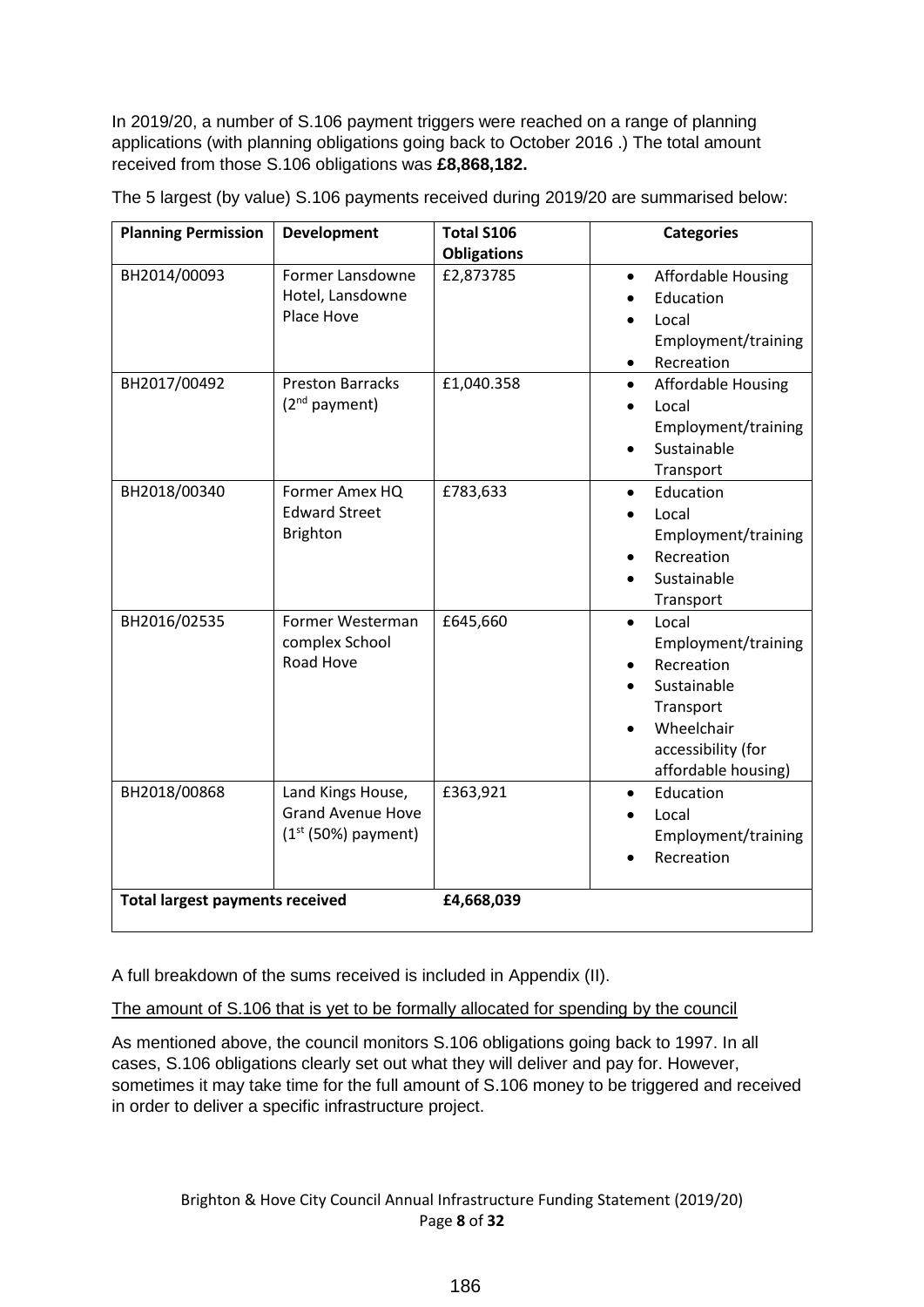Where S.106 has not been formally "allocated", this does not mean that it will not be spent on a specifically defined project. It may mean that the relevant directorate is developing a programme or scheme to spend the money on the measures in areas defined in the s106 Agreement, and this may also include current or future funding from other budget headings to support the total investment costs. Therefore authority to sign off the spend has not at this stage been reached.

The total amount of money, under any planning obligation which was received on or before 31st March 2019 either allocated or yet to be formally allocated, totals **£18,885,717.**

# **Non-Monetary Obligations**

The CIL Regulations identify that in some cases, S.106 can include "non-monetary" contributions. This means that developers enter into an agreement which obliges them to provide infrastructure such as affordable housing units on site; or open spaces and children's play area for example, rather than paying money to the council to deliver.

In 2019/20, the council entered into 10 planning agreements which will deliver 184affordable housing units of 76 affordable rent and 108 shared ownership homes on site

Furthermore, the council entered into a total of 34 S106 Agreements with planning obligations which will make provision for the following:

| <b>Summary Non-financial contributions</b>      | Number of         |
|-------------------------------------------------|-------------------|
| secured 2019/20                                 | <b>Agreements</b> |
| Affordable Housing                              | 10                |
| <b>Artistic Component</b>                       | g                 |
| <b>Community Use Agreement (for sports</b>      |                   |
| provision)                                      | 1                 |
| Ecology Strategy/mitigation                     | 1                 |
| <b>Employment Training Stategies (requiring</b> |                   |
| minimum 20% local labour on                     |                   |
| development sites)                              | 15                |
| Management Plans (delivery/servicing)           | 6                 |
| Travel Plans (incl Bike share/Car Club)         | 10                |

#### **S.106 Expenditure**

The IFS reports on the **£2,113,889** S.106 expenditure on infrastructure items by the council in the financial year 2019/20. This includes money from historic S.106 obligations entered into prior to 2019/20, due to the lead time to deliver projects and to ensure that sufficient sums of money are available to send on specific projects.

The 5 largest (by value) S.106 projects funded during 2019/20 are summarised below:

| <b>Planning</b><br>Permission | <b>Development</b>                        | Project<br><b>Funded</b>           | <b>Total Project</b><br><b>Expenditure</b><br>2019/20 |
|-------------------------------|-------------------------------------------|------------------------------------|-------------------------------------------------------|
| BH2015/01471                  | Former Astoria, Gloucester Place Brighton | Affordable<br>Housing<br>Selsfield | £521,000                                              |

Brighton & Hove City Council Annual Infrastructure Funding Statement (2019/20) Page **9** of **32**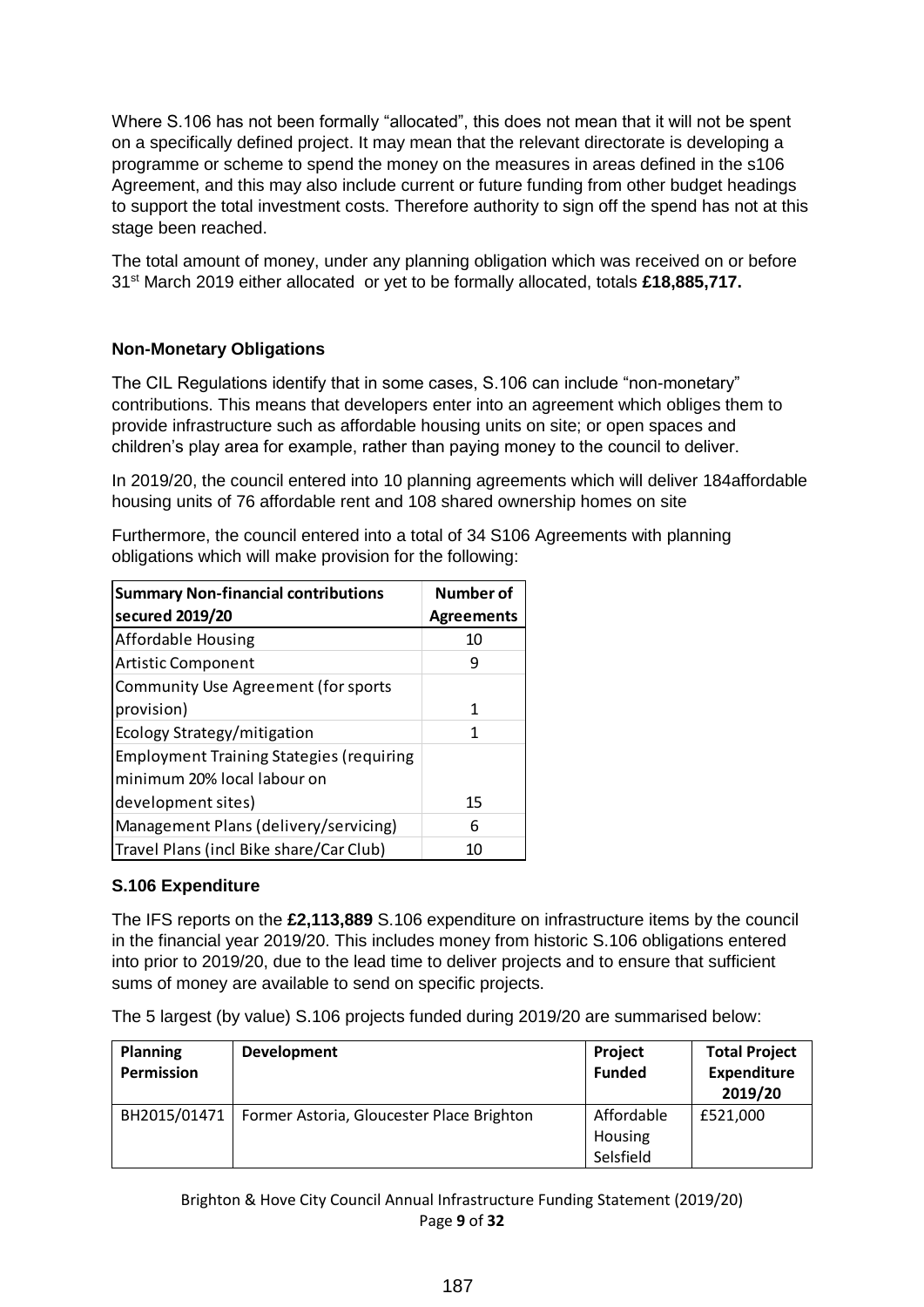|              |                                                                           | Drive land<br>provision                                        |          |
|--------------|---------------------------------------------------------------------------|----------------------------------------------------------------|----------|
| BH2015/01471 | Former Astoria, Gloucester Place Brighton                                 | Affordable<br>Housing<br>Frederick<br>Street land<br>provision | £300,000 |
| BH2017/01891 | West Blatchington Primary School, Hangleton<br>Way                        | Recreation-<br>Portslade<br>Sports<br>Centre 3G<br>pitch       | £150,000 |
| BH2010/01054 | Land at Pankhurst Avenue (ex Brighton<br>General<br>Nurses Accommodation) | Education $-$<br>Varndean<br>School<br>upgrade<br>works        | £135,796 |
| BH2012/03364 | Former convent, 1 Manor Road Brighton                                     | Education-<br>Dorothy<br>Stringer<br>upgrade<br>works          | £107,743 |

A full breakdown of the sums expended is included in Appendix (III).

The council, did not spend any S.106 receipts to repay money borrowed (including interest.

It also did not refund any sums to developers under the terms of the S.106 agreements in 2019/20.

POSSIBLE INSERT PEN PROFILE OF THE 5 PROJECTS ABOVE SUBJECT TO INFORMATION & PICTURES BEING AVAILABLE FROM REQUISITE SERVICES

# **S.106 Monitoring Fees**

The Council historically has not charged a monitoring fee on planning applications with S.106 obligations. In September 2019, the amendments to the CIL Regulations allowed for planning authorities to set monitoring fees for S.106, in addition to the capped 5% administration fee that is permitted from the sums raised through the CIL levy.

The council has included it's mechanism for charging monitoring fees in the updated Developer Contributions Technical Guidance that was approved in June 2020 and is available on the council's website: **INSERT LINK** 

The monitoring fee receipts will accumulate over time because developments that include a S.106 monitoring fee may not start for several years.

Included in this 2019/20 IFS Report are two monitoring sums totalling £8,524 being the sum of £4,800 secured from application BH2018/03541 land east Coldean Lane North Varley Halls Brighton for Travel Plan Monitoring and £3,724 from 2019/00293 (Sea Lanes) land at former Peter Pan's Playground Madeira Drive Brighton for Ecological Mitigation Monitoring.

Brighton & Hove City Council Annual Infrastructure Funding Statement (2019/20) Page **10** of **32**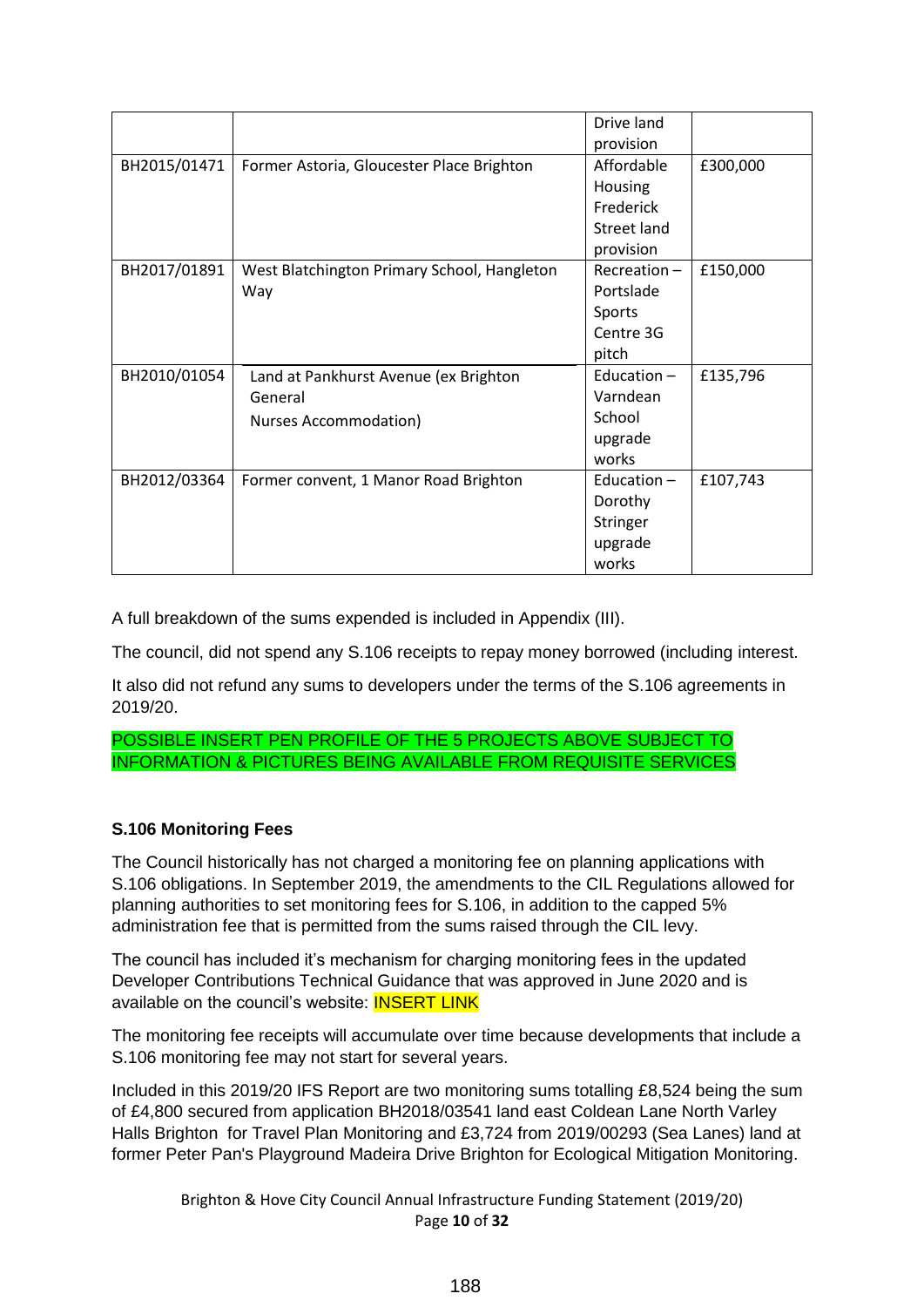# **Long Term Maintenance Sums on Deposit**

In some cases, when a development site includes public open space and play space (or improvements), it asks the council to take responsibility for the ongoing maintenance for the spaces and equipment. In these instances, developers pay maintenance sums upon transfer of the land which are held on a long-term basis.

The total amount allocated as long-term maintenance (retained as at  $31<sup>st</sup>$  March 2020) is £102.520.60 for the sites below:

| BH2001/1811/OA | Brighton Station site (inc A-D CoMaintenance          | Northern Site Nature<br>Conservation Interest (SNCI) | £ | 25,000.00 |
|----------------|-------------------------------------------------------|------------------------------------------------------|---|-----------|
|                |                                                       |                                                      |   |           |
| BH2005/05142   | <b>Block K Brighton Station Site</b>                  | <b>SNCI Maintenance</b>                              | £ | 25,000.00 |
| BH2006/1430    | Block G, Brighton Station/NEQ                         | Northern & Southern SNCI<br>Management (maintenance) | £ | 9,978.61  |
| BH2010/03999   | <b>Block J Brighton Station/NEQ</b>                   | Southern SNCI Contribution                           | £ | 23,750.00 |
|                |                                                       |                                                      |   |           |
| BH2012/02370   | land at 9 Hillbrow                                    | <b>Translocation - Maintenance</b>                   | £ | 2,100.00  |
| BH2001/02593   | Crowhurst Road/Crowhurst Cor SNCI Maintenance         |                                                      | £ | 7,043.69  |
| BH2017/02410   | Overdown Rise/Mile Oak Road Translocation Maintenance |                                                      | £ | 8,076.00  |
| BH2012/03286   | land 140/146 Springfield Road                         | <b>Translocation Maintenance</b>                     | £ | 1,572.30  |

# **Conclusions**

The council must deliver a significant quantum of new housing and development over the period covered by the Brighton and Hove City Plan Part One (to 2030.) This will require an increasing amount of CIL and S.106 developer contributions from developers to fund the consequential infrastructure improvements required to support the demands of these developments.

The IFS shows that, in 2019/20, a significant level of monetary and non-monetary obligations have been entered into, with 184 affordable housing units being secured, alongside the contributions set out in the summary table below: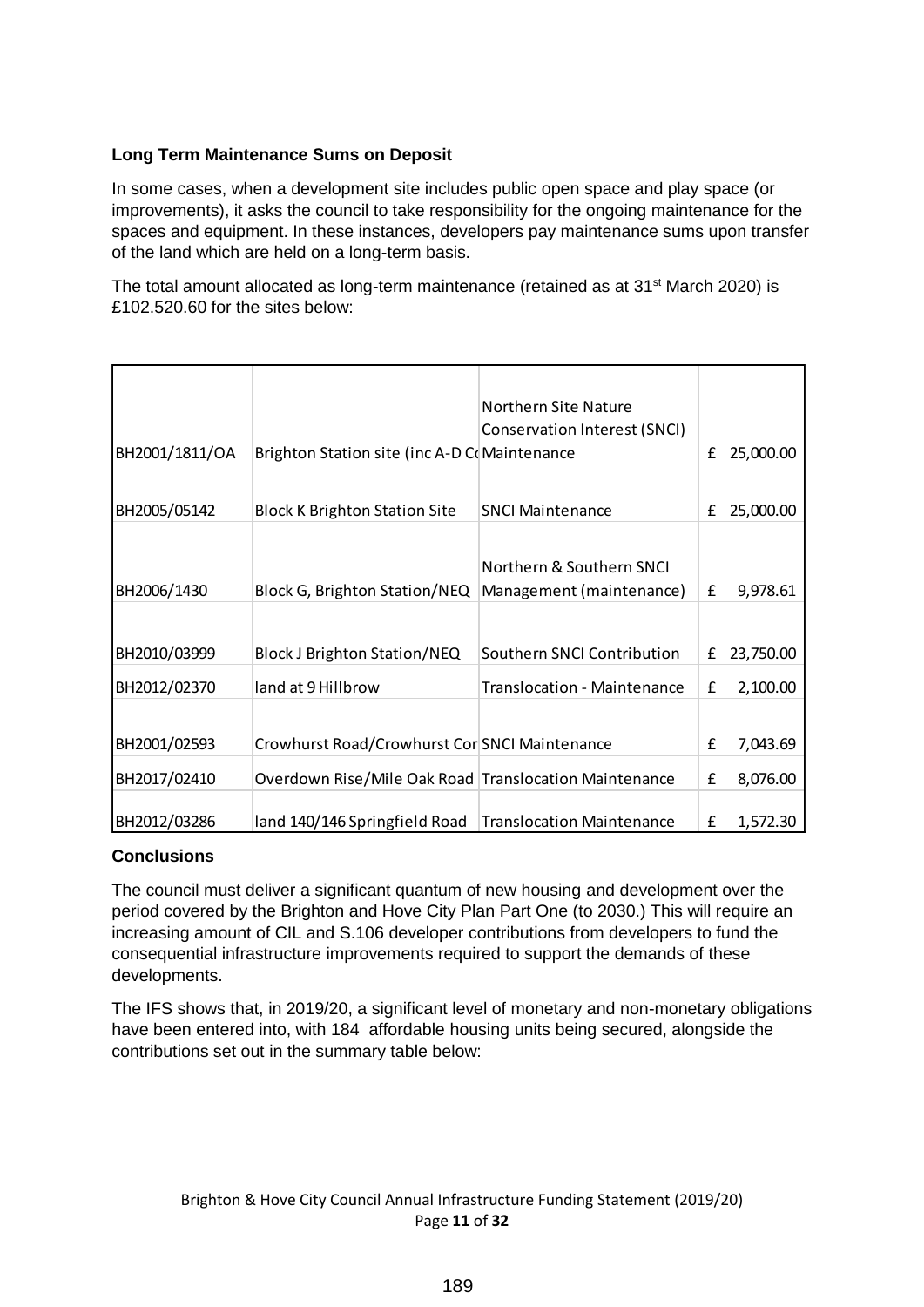| <b>Obligation Category</b>                      |   | <b>New</b><br><b>Contributions</b><br>Secured |   | <b>Contributions</b><br>Paid |   | <b>Contributions</b><br><b>Spent</b> |   | <b>Contributions</b><br><b>Held</b> |  |
|-------------------------------------------------|---|-----------------------------------------------|---|------------------------------|---|--------------------------------------|---|-------------------------------------|--|
| Affordable Housing (Communted Sums)             | £ | 828,250                                       | £ | 3,514,329                    | £ | 821,000                              | £ | 5,744,450                           |  |
| Community                                       | £ |                                               | £ |                              | £ |                                      | £ | 114,737                             |  |
| Digital                                         |   |                                               |   |                              |   |                                      |   |                                     |  |
| Economic Development (Local Employment)         | £ | 432,598                                       | £ | 656.652                      | £ | 214,081                              | £ | 1,048,861                           |  |
| Education                                       | £ | 1,144,998                                     | £ | 942,392                      | £ | 368,376                              | £ | 2,669,482                           |  |
| Flood / Water                                   | £ |                                               | £ |                              | £ |                                      | £ |                                     |  |
| Green Infrastructure / Public Realm (inc SUDS £ |   | 757,217                                       | £ | 31,653                       | £ |                                      | £ | 71,523                              |  |
| Health                                          | £ |                                               | £ |                              | £ |                                      | £ |                                     |  |
| Monitoring                                      | £ | 8,524                                         | £ | $\blacksquare$               | £ |                                      | £ |                                     |  |
| Open Space / Leisure                            | £ | 3,103,172                                     | £ | 2,600,827                    | £ | 245,723                              | £ | 5,627,948                           |  |
| <b>Artistic Component</b>                       | £ |                                               | £ |                              | £ | 48,167                               | £ | 96,318                              |  |
| Sustainable Transport                           | £ | 1,132,394                                     | £ | 1,122,329                    | £ | 349.138                              | £ | 3,512,398                           |  |
|                                                 |   |                                               |   |                              |   |                                      |   |                                     |  |
| <b>TOTAL - 2019/20</b>                          | £ | 7,407,153                                     | £ | 8,868,182                    | £ | 2,046,485                            | £ | 18,885,717                          |  |
| TOTAL - 2018/19                                 | £ | 5,905,855                                     | £ | 6,635,912                    | £ | 964,126                              |   | £12,064,020                         |  |

Also, as set out in the appendices important infrastructure projects are being delivered annually using S.106 receipts.

Subsequent IFS reports will provide comprehensive reports on CIL income and expenditure, along with the ongoing position with new and existing S.106 agreements.

Finally, this inaugural IFS provides a snapshot of S.106 income and expenditure from 2019/20 and shows how developments in the city are contributing to improvements in key infrastructure projects across the city.

#### Glossary

INCLUDE TERMS FOLLOWING REVIEW BY LAYPERSON TO CHECK IF NEEDED

#### **Appendices**

Appendix (I) 2019/20 Contributions Secured

Appendix (II) 2019/20) Contributions Received

Appendix (III) 2019/20) Contributions Spent

Appendix (IV) 2019/20 Contributions Held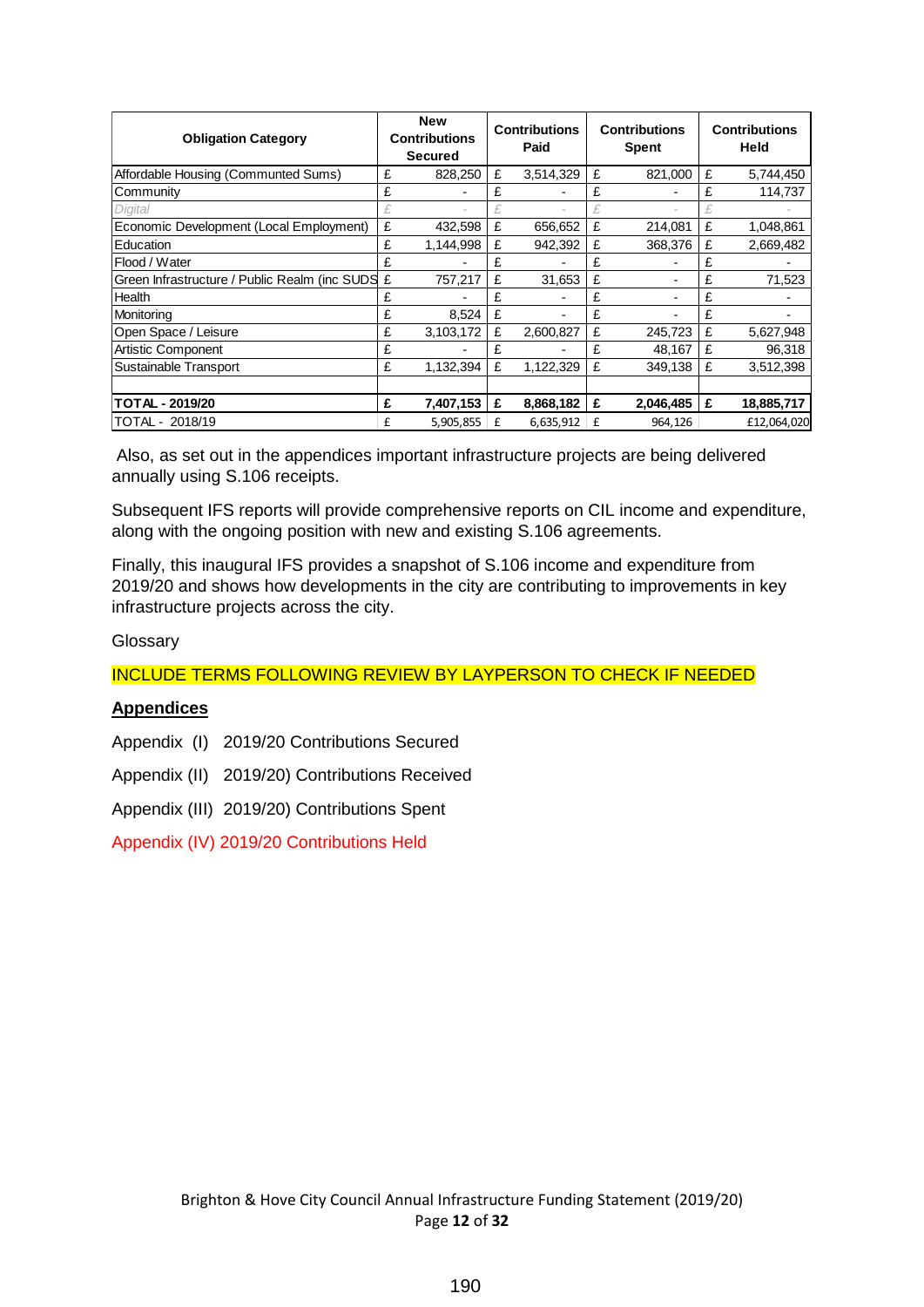| <b>BHCC Infrastructure Funding Statement</b><br>2019/20 |                                                                               |                                     |                                  |                                 |                                  |                                 |                        |                   |                            |
|---------------------------------------------------------|-------------------------------------------------------------------------------|-------------------------------------|----------------------------------|---------------------------------|----------------------------------|---------------------------------|------------------------|-------------------|----------------------------|
| <b>Appendix (I) Contributions Secured</b>               |                                                                               |                                     |                                  |                                 |                                  |                                 |                        |                   |                            |
| <b>Application</b>                                      | <b>Address</b>                                                                | <b>Affordable</b><br><b>Housing</b> | <b>Education</b>                 | Local<br><b>Employme</b><br>nt  | Recreation                       | <b>Transport</b>                | <b>Public</b><br>Realm | <b>Monitoring</b> | <b>Totals</b>              |
| BH2018/00868/FP                                         | land at Kings House<br><b>Grand Avenue Hove</b>                               |                                     | $\pmb{\mathsf{f}}$<br>152,765.00 | £<br>51,300.00                  | $\pmb{\mathsf{f}}$<br>463,760.00 |                                 |                        |                   | £<br>667,825.00            |
| BH2018/02854/FP                                         | land at 41 and 42<br>Park Wall Cottages,<br><b>Station Approach</b><br>Falmer |                                     |                                  | £<br>6,500.00                   | f<br>85,451.00                   | $\mathbf{f}$<br>39,400.00       |                        |                   | $\mathbf{f}$<br>131,351.00 |
| BH2018/00248/FP                                         | land at Patcham<br>High School, Ladies<br>Mile Road Patcham                   |                                     |                                  | £<br>7,750.00                   |                                  | f<br>15,000.00                  |                        |                   | £<br>22,750.00             |
| BH2018/03600/FP                                         | land at Buckley Close<br>Hove                                                 |                                     | $\mathbf f$<br>10,117.00         | $\pmb{\mathsf{f}}$<br>3,600.00  |                                  | $\pmb{\mathsf{f}}$<br>10,800.00 |                        |                   | £<br>24,517.00             |
| BH2017/02484/FP                                         | St Georges House,<br>34-36 St Georges<br>Road Brighton                        | $\mathbf f$<br>135,750.00           |                                  |                                 |                                  | $\mathbf{f}$<br>4,500.00        |                        |                   | £<br>140,250.00            |
| BH2017/04050/FP                                         | 35-39 The Droveway<br>Hove                                                    |                                     | £<br>37,089.00                   | $\pmb{\mathsf{f}}$<br>20,150.00 | f<br>51,254.00                   | f<br>35,343.00                  |                        |                   | £<br>143,836.00            |
| BH2018/02536/FP                                         | 25 Preston Park<br>Avenue Brighton                                            |                                     | £<br>182,250.00                  |                                 |                                  | £<br>6,900.00                   |                        |                   | £<br>189,150.00            |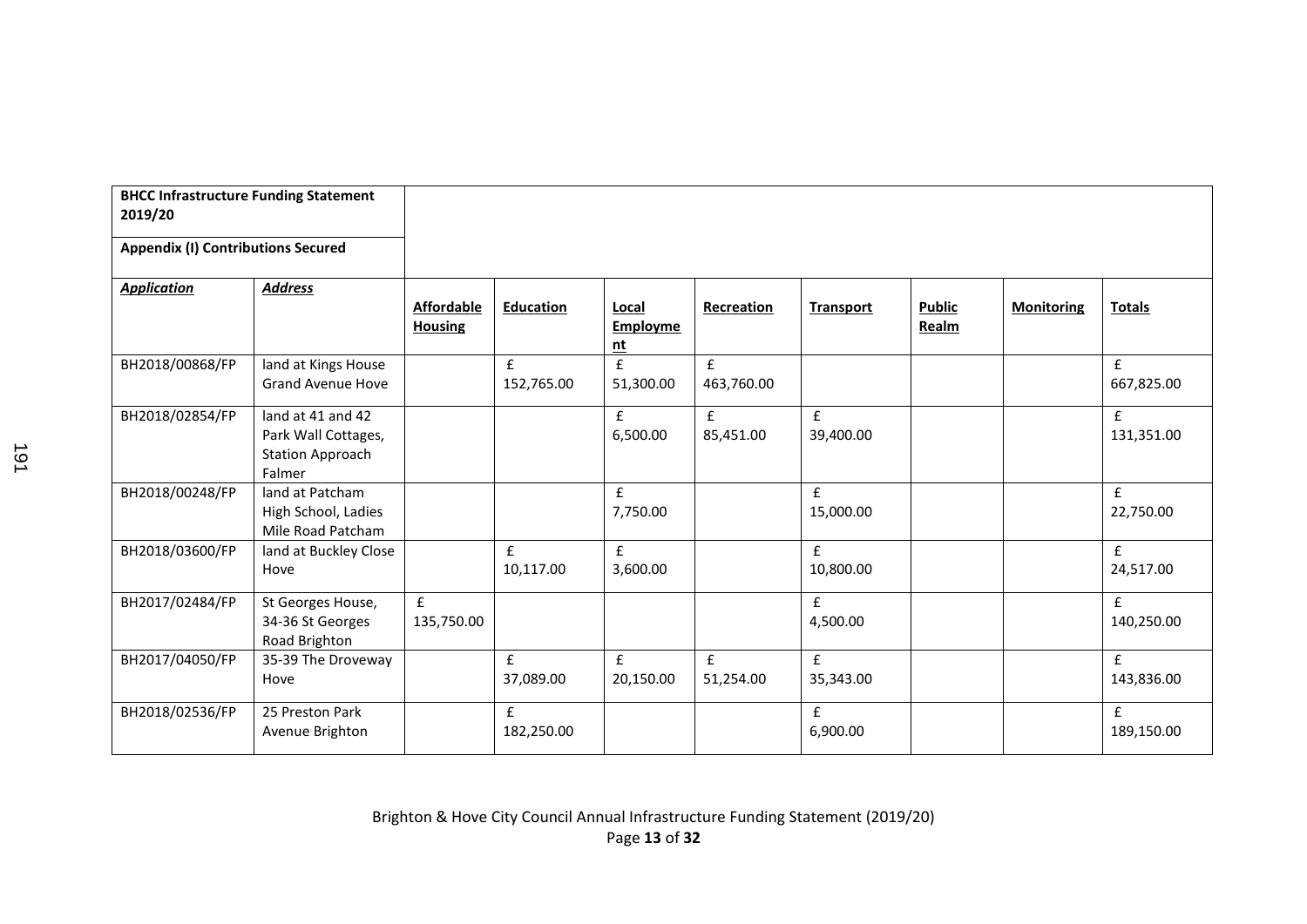| BH2018/03932/FP | land at the Savoy<br>Centre, 75-79 East<br>Street Brighton (inc<br>former Days<br>Restaurant)   |                 |                                  |                                 |                            | $\pmb{\mathsf{f}}$<br>3,664.00   |            | $\pmb{\mathsf{f}}$<br>3,664.00  |
|-----------------|-------------------------------------------------------------------------------------------------|-----------------|----------------------------------|---------------------------------|----------------------------|----------------------------------|------------|---------------------------------|
| BH2018/01336/FP | land rear 1 to 45<br>Wanderdown Road,<br>Ovingdean Brighton                                     |                 |                                  |                                 |                            | £<br>6,000.00                    |            | f<br>6,000.00                   |
| BH2018/01738    | land at Lyon Close<br>Hove                                                                      |                 | $\pmb{\mathsf{f}}$<br>122,413.00 | $\pmb{\mathsf{f}}$<br>44,000.00 | $\mathbf{f}$<br>385,290.00 | $\pmb{\mathsf{f}}$<br>125,000.00 |            | f<br>676,703.00                 |
| BH2018/02699    | land at 118 -132<br>London Road, 2-8<br>Oxford Place, 35-40<br><b>Oxford Street</b><br>Brighton |                 |                                  | £<br>23,200.00                  | $\mathbf{f}$<br>232,845.00 |                                  |            | f<br>256,045.00                 |
| BH2017/04022/FP | former Astoria<br>Gloucester Place<br>Brighton                                                  |                 |                                  |                                 |                            | £<br>10,300.00                   |            | f<br>10,300.00                  |
| BH2018/02126/FP | land at 29-31<br>(former Synagogue)<br>New Church Road<br>Hove                                  |                 | $\mathbf{f}$<br>91,326.00        | f<br>15,900.00                  | $\mathbf{f}$<br>149,441.00 | $\pmb{\mathsf{f}}$<br>64,000.00  |            | f<br>320,667.00                 |
| BH2019/00293/FP | (Sea Lanes) land at<br>former Peter Pan's<br>Playground Madeira<br>Drive Brighton               |                 |                                  |                                 |                            | £<br>3,500.00                    | £ 3,724.00 | f<br>7,224.00                   |
| BH2017/02050/FP | Royal Pavilion<br>Tavern Castle Square<br>Brighton                                              | f<br>374,500.00 |                                  |                                 |                            |                                  |            | $\mathbf{f}$<br>374,500.00      |
| BH2018/02051/FP | Grove Park (formerly<br>William Moon<br>Lodge) The Linkway<br>Brighton                          |                 |                                  |                                 |                            | $\pmb{\mathsf{f}}$<br>31,350.00  |            | $\pmb{\mathsf{f}}$<br>31,350.00 |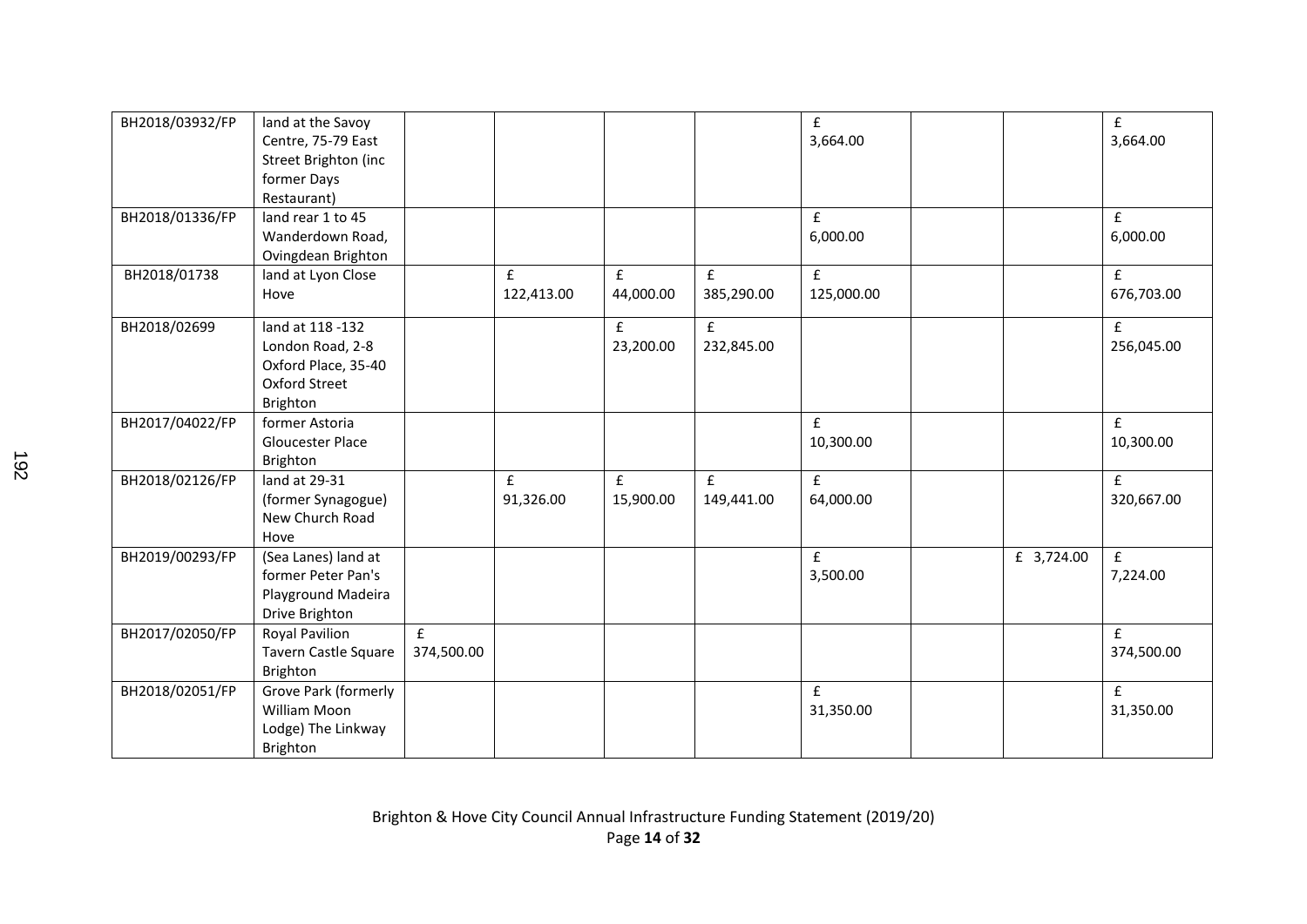| BH2018/02749/FP | land at George<br>Cooper House, 20-22<br><b>Oxford Street</b><br>Brighton                |                 | $\pmb{\mathsf{f}}$<br>6,866.00 | $\pmb{\mathsf{f}}$<br>3,000.00  | £<br>25,935.00             |                                  |                            |            | $\mathbf f$<br>35,801.00     |
|-----------------|------------------------------------------------------------------------------------------|-----------------|--------------------------------|---------------------------------|----------------------------|----------------------------------|----------------------------|------------|------------------------------|
| BH2018/02598/FP | Longley Industrial<br>Estate, New England<br><b>Street &amp; Elder Place</b><br>Brighton |                 | £<br>122,086.00                | $\pmb{\mathsf{f}}$<br>57,500.00 | £<br>453,980.00            | $\mathbf{f}$<br>202,894.00       | $\mathbf{f}$<br>757,217.00 |            | $\mathbf{f}$<br>1,593,677.00 |
| BH2019/01502/FP | Ferry Wharf Basin<br>Road North,<br>Portslade                                            |                 |                                | $\pmb{\mathsf{f}}$<br>6,508.00  |                            | $\mathbf{f}$<br>5,250.00         |                            |            | $\mathbf{f}$<br>11,758.00    |
| BH2019/00993/FP | land at 25 Preston<br>Park Avenue<br>Brighton                                            |                 |                                |                                 |                            | £<br>6,900.00                    |                            |            | £<br>6,900.00                |
| BH2019/01272/FP | 1 Moulsecoomb Way<br>Brighton                                                            |                 |                                | $\pmb{\mathsf{f}}$<br>36,700.00 | $\mathbf f$<br>448,919.00  | $\pmb{\mathsf{f}}$<br>206,550.00 |                            |            | £<br>692,169.00              |
| BH2019/02690/FP | land at 120/124 Vale<br>Avenue Brighton                                                  |                 |                                |                                 |                            | $\pmb{\mathsf{f}}$<br>6,000.00   |                            |            | £<br>6,000.00                |
| BH2018/03541/FP | Land east Coldean<br>Lane, North of Varley<br>Halls, South of the<br>A27                 |                 | $\mathbf{f}$<br>252,021.00     | £<br>81,400.00                  | $\mathbf{f}$<br>516,519.00 | $\mathbf{f}$<br>150,000.00       |                            | £ 4,800.00 | £<br>1,004,740.00            |
| BH2019.02007/FP | land at 34 Preston<br>Park Avenue,<br>Brighton                                           | £<br>182,250.00 |                                |                                 |                            |                                  |                            |            | $\mathbf{f}$<br>182,250.00   |
| BH2019/01623/FP | Land at Ecovert<br>House and Regent<br>Arcade<br><b>Bartholomews</b><br>Brighton         |                 |                                |                                 |                            | £<br>2,750.00                    |                            |            | £<br>2,750.00                |
| BH2018/03798/FP | land at 35-39 The<br>Droveway Hove                                                       |                 | £<br>52,398.00                 | £<br>20,150.00                  | £<br>59,282.00             | $\mathbf f$<br>35,343.00         |                            |            | £<br>167,173.00              |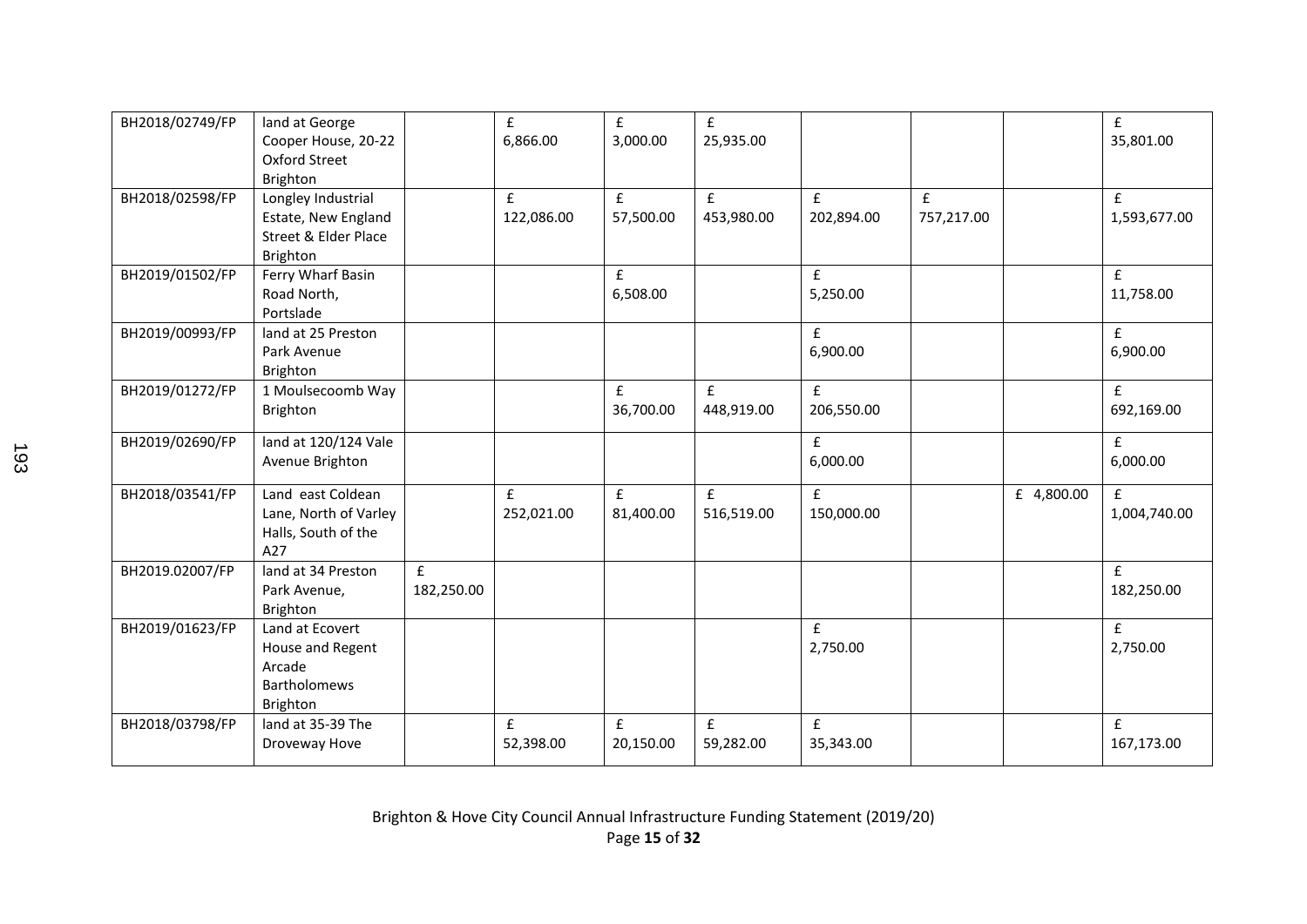| BH2018/02926/FP | land at 113/119<br>Davigdor Road Hove                    |            | 45,376.00    | 25,140.00  | 137,090.00   | 57,000.00    |            |          | 264,606.00   |
|-----------------|----------------------------------------------------------|------------|--------------|------------|--------------|--------------|------------|----------|--------------|
| BH2018/02054/FP | Ditchling Court, 136<br>Ditchling Road<br>Brighton       | 135,750.00 |              |            |              | 6,300.00     |            |          | 142,050.00   |
| BH2018/03629/FP | BelgraveTraining<br>Centre, Clarendon<br>Place Portslade |            | 70,291.00    | 29,800.00  | 93,406.00    | 97,650.00    |            |          | 291,147.00   |
|                 |                                                          | 828,250.00 | 1,144,998.00 | 432,598.00 | 3,103,172.00 | 1,132,394.00 | 757,217.00 | 8,524.00 | 7,407,153.00 |

| <b>BHCC Infrastructure Funding Statement 2019/20</b> |                                                 |                                               |     |              |                                                                                                                       |
|------------------------------------------------------|-------------------------------------------------|-----------------------------------------------|-----|--------------|-----------------------------------------------------------------------------------------------------------------------|
|                                                      | <b>Appendix (II) Contributions Received</b>     |                                               |     |              |                                                                                                                       |
| <b>Application</b>                                   | <b>Development</b>                              | contribution type                             | sum |              | provision                                                                                                             |
| 2016/02535                                           | Westerman Complex School<br>Road Hove           | Wheelchair accessibility (Affordable Housing) | £   | 53,370.00    | Wheelchair Accessibility Contribution<br>allocated for adaptations for new Victoria<br>Road Home Purchase Policy site |
| 2016/01957                                           | St Gabriels Wellington Road<br><b>Brighton</b>  | <b>Affordable Housing</b>                     | £   | 209,126.00   | Affordable Housing in city                                                                                            |
| 2016/02846                                           | 17 Bampfield Street Portlade                    | Affordable Housing                            | £   | 93,133.00    | Affordable Housing in city                                                                                            |
| 2017/02050                                           | Pavilion Tavern 7-8 Castle<br>Square Brighton   | Affordable Housing                            | £   | 374,500.00   | Affordable Housing in city                                                                                            |
| 2014/00093                                           | former Lansdowne Hotel,<br>Lansdowne Place Hove | Affordable Housing                            | £   | 2,647,700.00 | Affordable Housing in city                                                                                            |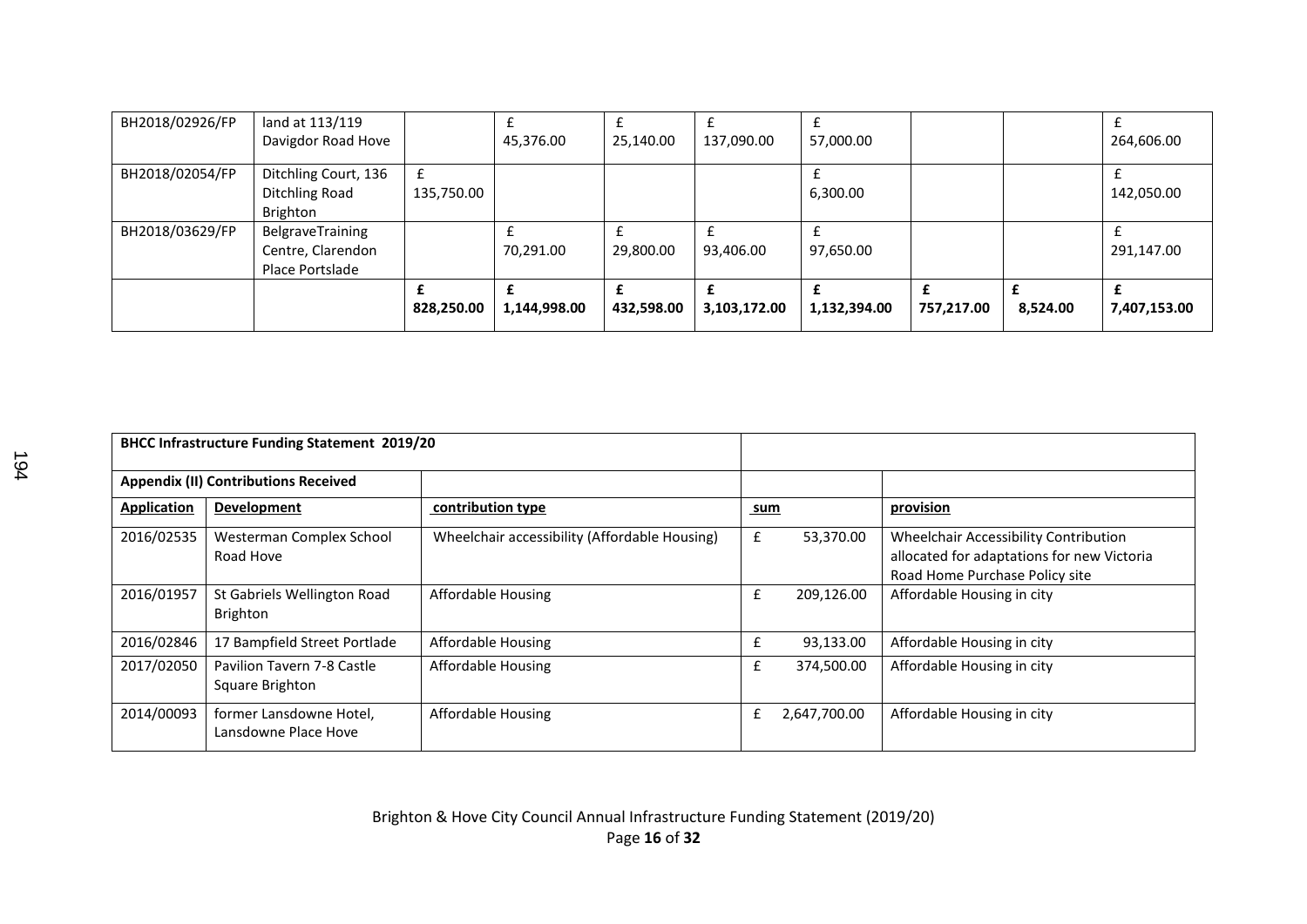| 2017/02484 | 34/36 St Georges Road<br>Brighton                     | <b>Affordable Housing</b> | $\pmb{\mathsf{f}}$ | 136,500.00   | Affordable Housing in city                                                                                                                                                                                                                                                                                                     |
|------------|-------------------------------------------------------|---------------------------|--------------------|--------------|--------------------------------------------------------------------------------------------------------------------------------------------------------------------------------------------------------------------------------------------------------------------------------------------------------------------------------|
|            | <b>Sub Total Affordable Housing</b>                   |                           | £                  | 3,514,329.00 |                                                                                                                                                                                                                                                                                                                                |
| 2016/02535 | Westerman Complex School<br>Road Hove                 | Education                 | £                  | 216,079.00   | West Hove Infant, Hove Junior, St Andrews<br>Primary, Hove Junior (Holland Road)<br>Goldstone Primary, West Hove Infant,<br>Connaught Road Primary Schools And<br>Secondary And Sixth Form Provision at<br>Blatchington Mill or Hove Parks Schools                                                                             |
| 2014/00093 | former Lansdowne Hotel,<br>Lansdowne Place Hove       | Education                 | $\mathbf f$        | 67,692.00    | Education facilities in Administrative Boundary<br>required as consequence of Development                                                                                                                                                                                                                                      |
| 2018/02126 | 29/31 New Church Road Hove<br>(former Synagogue)      | Education                 | $\pmb{\mathsf{f}}$ | 90,982.00    | Secondary Provision at Blatchington Mill or<br><b>Hove Park Schools</b>                                                                                                                                                                                                                                                        |
| 2018/00340 | former Amex HQ site, Edward<br><b>Street Brighton</b> | Education                 | $\mathbf{f}$       | 90,212.00    | Varndean and Dorothy Stringer Schools                                                                                                                                                                                                                                                                                          |
| 2017/01083 | 87 Preston Road Brighton<br>(former City College)     | Education                 | $\mathbf f$        | 55,352.00    | for Stanford Infants and Junior And/Or St Barts<br>CE Primary, Downs Infants and Junior Schools,<br>St Bernadettes CE Primary, Dorothy Stringer<br>and Varndean Schools.                                                                                                                                                       |
| 2017/02410 | land at Overdown Rise and<br>Mile Oak Road Portslade  | Education (50%)           | $\mathbf f$        | 344,766.00   | Nursery Provision at Southern Cross Pre-<br>School And/Or Acorn Nursery or Footsteps<br>Day Nursery; Primary Provision at Mile Oak<br>Primary And/Or Peter Gladwin, St Nicholas<br>CoE or Brackenbury Primary School;<br>Secondary And 6th Form Provision at PACA<br>And/Or Blatchington Mill, Hove Park or<br>Cardinal Newman |
| 2018/00868 | Land at Kings House Grand<br>Avenue Hove              | Education (50%)           | £                  | 77,309.00    | Secondary And Sixth Form provision at<br><b>Blatchington Mill and Hove Park Schools</b>                                                                                                                                                                                                                                        |
|            |                                                       |                           |                    |              |                                                                                                                                                                                                                                                                                                                                |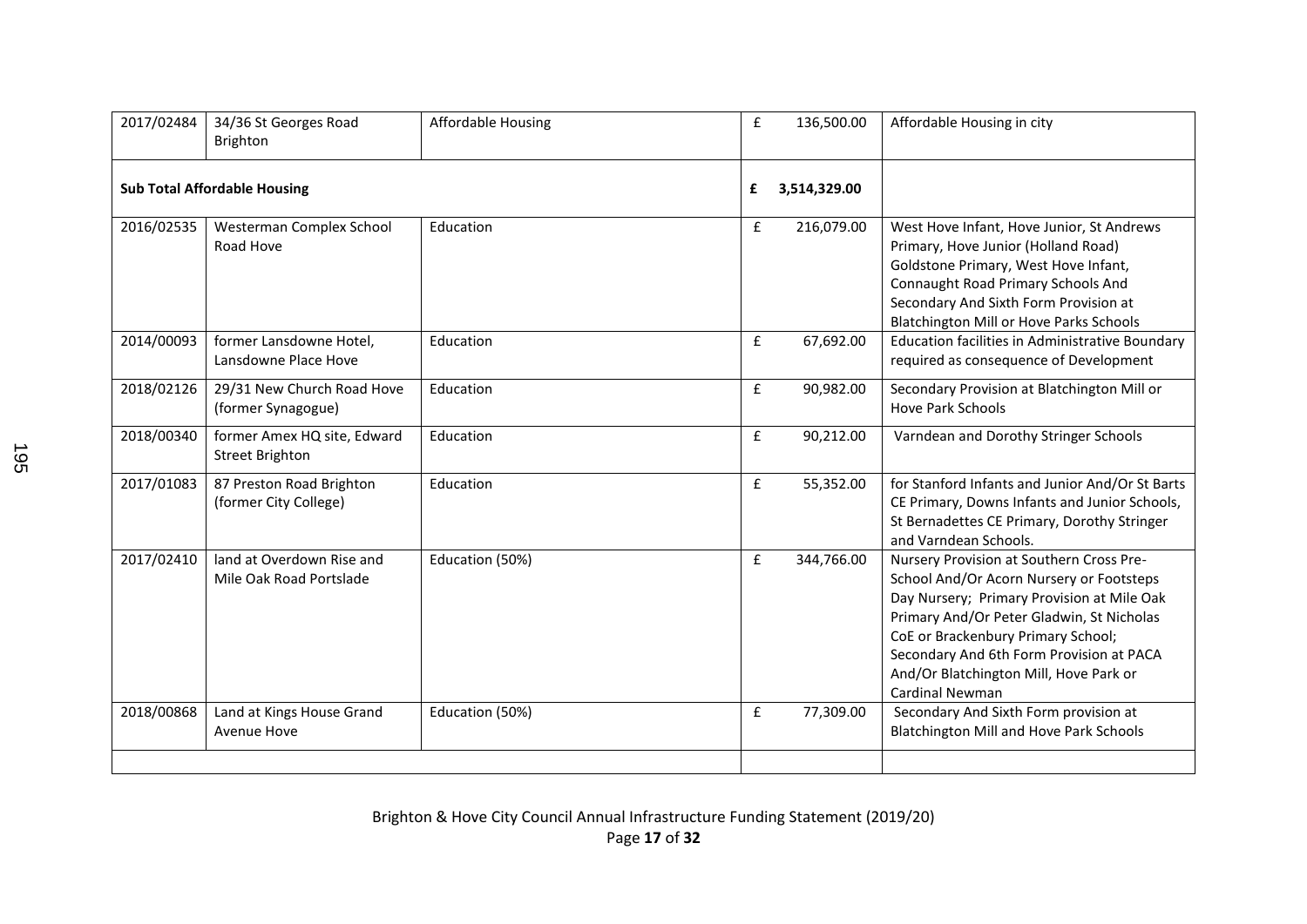| <b>Sub Total Education</b> |                                                                                     | £                                    | 942,392.00         |            |                                            |
|----------------------------|-------------------------------------------------------------------------------------|--------------------------------------|--------------------|------------|--------------------------------------------|
| 2017/03566                 | BHASVIC, 205 Dyke Road<br>Brighton                                                  | Local Employment Scheme Contribution | $\mathbf f$        | 28,696.00  | site related local employment and training |
| 2017/02410                 | land at Overdown Rise and<br>Mile Oak Road Portslade                                | Local Employment Scheme Contribution | $\mathbf f$        | 52,221.00  | site related local employment and training |
| 2017/00492                 | Preston Barracks, Mithras<br>House, Watts Building Lewes<br>Road Brighton           | Local Employment Scheme Contribution | £                  | 167,178.00 | site related local employment and training |
| 2016/06478                 | Lion Gardens - Withdean<br>Avenue Brighton                                          | Local Employment Scheme Contribution | $\mathbf f$        | 5,712.00   | site related local employment and training |
| 2017/01083                 | 87 Preston Road Brighton<br>(former City College)                                   | Local Employment Scheme Contribution | $\mathbf f$        | 8,708.00   | site related local employment and training |
| 2016/02535                 | Westerman Complex School<br>Road Hove                                               | Local Employment Scheme Contribution | $\pmb{\mathsf{f}}$ | 36,538.00  | site related local employment and training |
| 2018/02699                 | 118-132 London Road (former<br>Boots/Co-op), Oxford Place &<br><b>Oxford Street</b> | Local Employment Scheme Contribution | $\pmb{\mathsf{f}}$ | 23,200.00  | site related local employment and training |
| 2014/00093                 | former Lansdowne Hotel,<br>Lansdowne Place Hove                                     | Local Employment Scheme Contribution | $\mathbf{f}$       | 27,943.00  | site related local employment and training |
| 2018/00868                 | Land at Kings House Grand<br>Avenue Hove                                            | Local Employment Scheme Contribution | $\mathbf f$        | 51,922.00  | site related local employment and training |
| 2019/01502                 | Ferry Wharf Basin Road North,<br>Portslade                                          | Local Employment Scheme Contribution | f                  | 6,508.00   | site related local employment and training |
| 2018/00076                 | south side Victoria Road<br>Trading Estate, Wellington<br>Road Portslade            | Local Employment Scheme Contribution | $\mathbf f$        | 4,970.00   | site related local employment and training |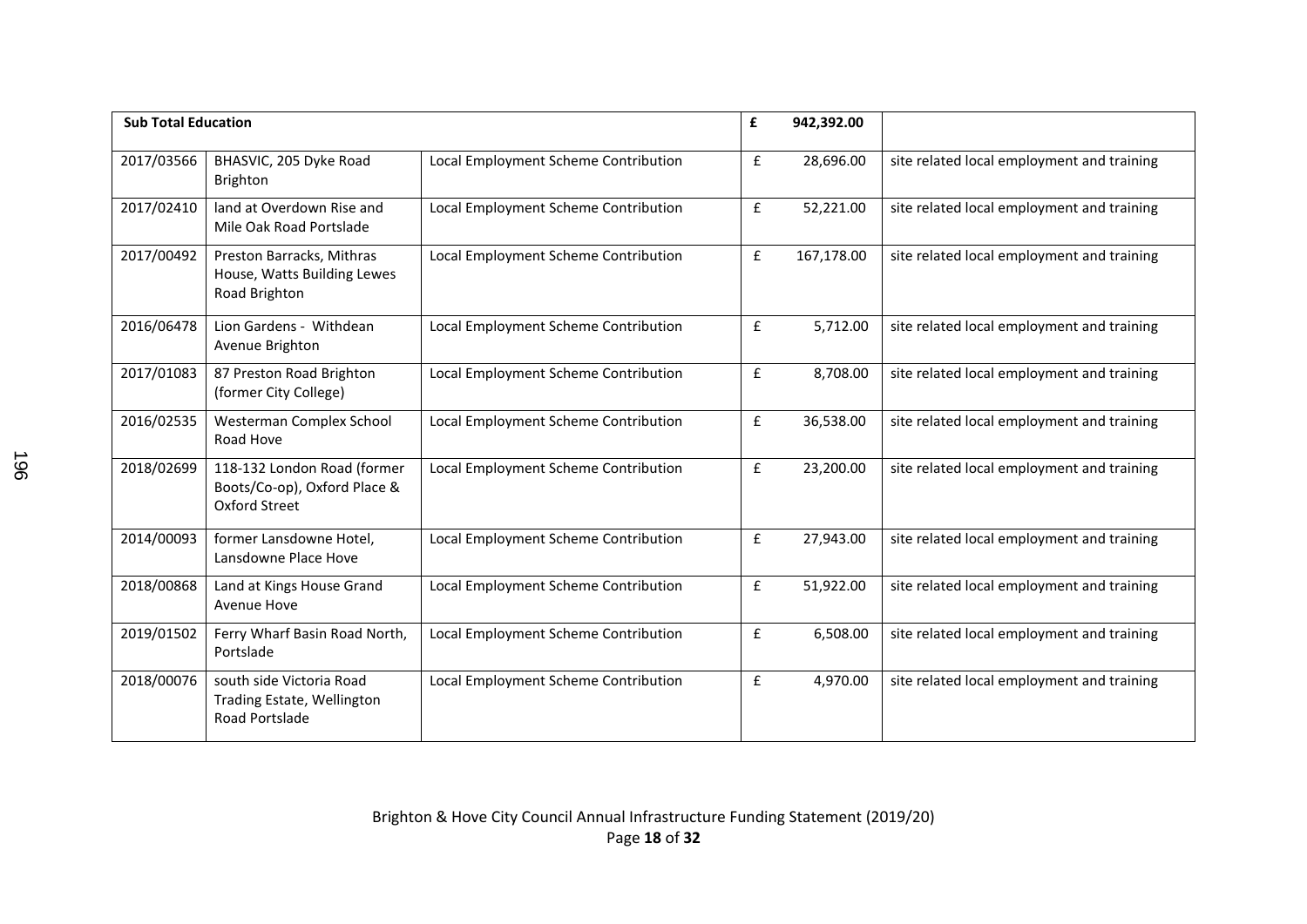| 2015/02443 | land at Units 2-8 The Terraces,<br>Madeira Drive Brighton                 | Local Employment Scheme Contribution | $\mathbf f$        | 35,815.00  | site related local employment and training                                                                                                                                                                                               |
|------------|---------------------------------------------------------------------------|--------------------------------------|--------------------|------------|------------------------------------------------------------------------------------------------------------------------------------------------------------------------------------------------------------------------------------------|
| 2018/00340 | former Amex HQ site, Edward<br><b>Street Brighton</b>                     | Local Employment Scheme Contribution | $\pmb{\mathsf{f}}$ | 191,401.00 | site related local employment and training                                                                                                                                                                                               |
| 2018/02126 | 29/31 New Church Road Hove<br>(former Synagogue)                          | Local Employment Scheme Contribution | $\mathbf f$        | 15,840.00  | site related local employment and training                                                                                                                                                                                               |
|            | <b>Sub Total Local Employment training</b>                                |                                      | £                  | 656,652.00 |                                                                                                                                                                                                                                          |
| 2016/02756 | Former Texaco site<br>Kingsway/Victoria Terrace<br>Hove                   | Recreation                           | £                  | 111,844.00 | Recreation/sport facilities including Hove<br>Lagoon or Wish Park, Stoneham Park                                                                                                                                                         |
| 2017/00492 | Preston Barracks, Mithras<br>House, Watts Building Lewes<br>Road Brighton | Recreation                           | £                  | 739,408.00 | Stanmer and/or Wild Park and Moulsecoomb<br>LC for indoor sport                                                                                                                                                                          |
| 2014/01637 | 52-54 Hollingdean Road & 46<br>Freehold Terrace, Brighton                 | Recreation                           | $\pmb{\mathsf{f}}$ | 297,922.00 | Recreation facilities in vicinity and adjoining<br>Lewes Road (all wards) including Moulsecomb<br>& Bevendan and to include Withdean LC,<br>Moulsecoomb LC and Prince Regent                                                             |
| 2016/06478 | Lion Gardens - Withdean<br>Avenue Brighton                                | Recreation                           | $\pmb{\mathsf{f}}$ | 47,036.00  | Hove Park, Withdean Sports provsion and local<br>allotments                                                                                                                                                                              |
| 2017/01083 | 87 Preston Road Brighton<br>(former City College)                         | Recreation                           | $\mathbf f$        | 73,213.00  | Parks Play Dyke Road and Blakers Park<br>allocation                                                                                                                                                                                      |
| 2016/02535 | Westerman Complex School<br>Road Hove                                     | Recreation                           | £                  | 263,724.00 | Equipped Play at Stoneham Park And/or Wish<br>Park or Hove Lagoon; Parks at Stoneham<br>And/or Wish or Davis Park; Sport at Davis Park<br>And/or King Alfred, Withdean LC or Hove<br>Lagoon; Allotments at Weald And/or North<br>Nevill. |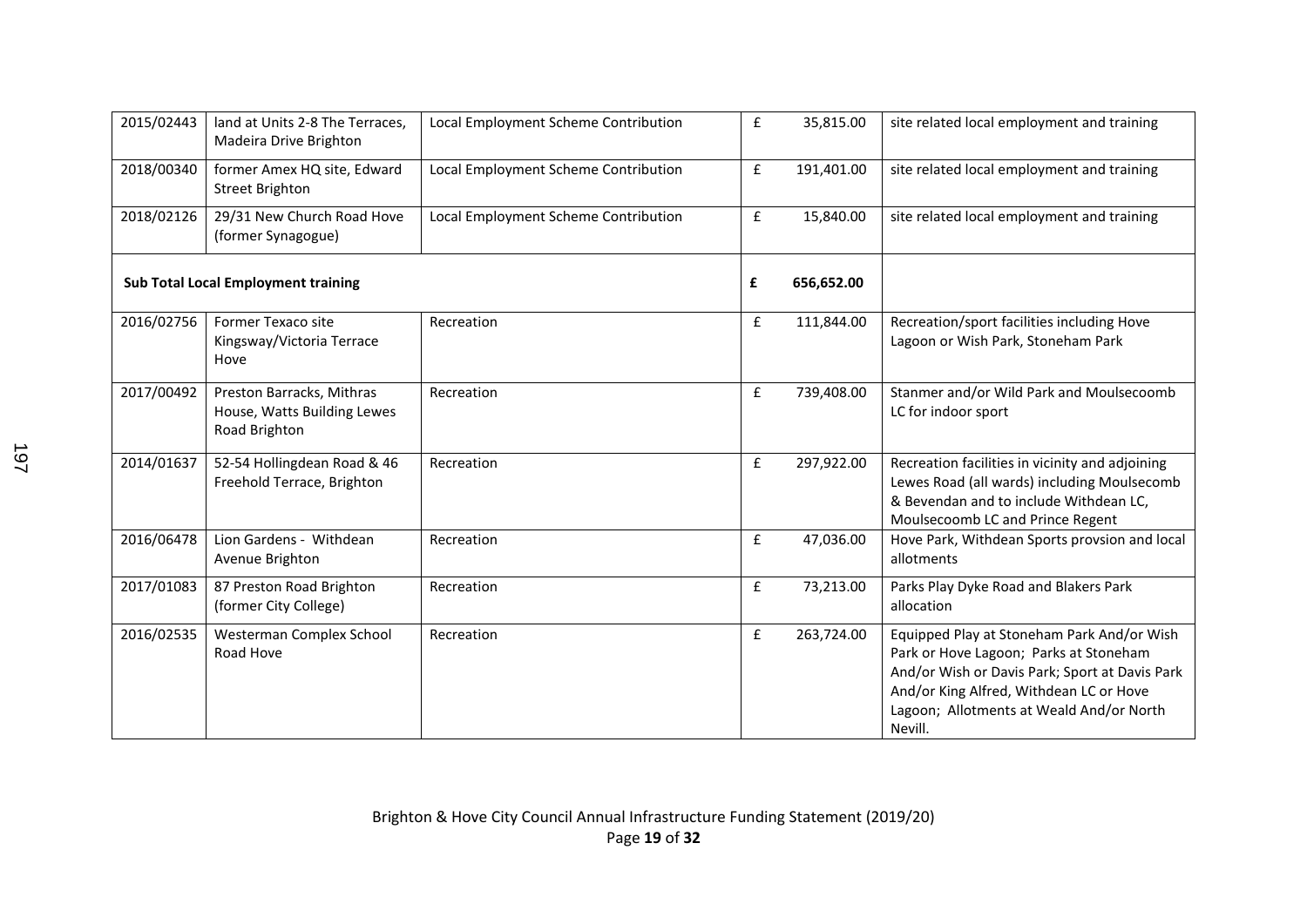| 2018/02699 | 118-132 London Road (former<br>Boots/Co-op), Oxford Place &<br>Oxford Street            | Recreation            | $\mathbf f$ | 232,845.00   | Parks recreation sports including Preston Park,<br>Withdean Stadium                                                                                                                                                       |
|------------|-----------------------------------------------------------------------------------------|-----------------------|-------------|--------------|---------------------------------------------------------------------------------------------------------------------------------------------------------------------------------------------------------------------------|
| 2014/00093 | former Lansdowne Hotel,<br>Lansdowne Place Hove                                         | Recreation            | £           | 130,450.00   | St Ann's Well Gardens And/Or Brunswick<br><b>Square Hove</b>                                                                                                                                                              |
| 2018/02126 | 29/31 New Church Road Hove<br>(former Synagogue)                                        | Recreation            | $\mathbf f$ | 148,878.00   | Recreation play sports for Wish or Stoneham<br>Park and Hove Lawns, Davis Park and<br>Withdean Sport Complex plus Weald or Nevill<br>allotments                                                                           |
| 2018/00340 | former Amex HQ site, Edward<br><b>Street Brighton</b>                                   | Recreation            | £           | 320,816.00   | Primarily for Dorset Gardens Inc highways<br>access junction Dorset Garden/Edward Street;<br>- then and/or Queens Park, Tarner Park Valley<br>Gardens and/or Additional Tree Planting John<br>Street and/or White Street. |
| 2018/00868 | Land at Kings House Grand<br>Avenue Hove                                                | Recreation (50%)      | £           | 234,691.00   | Recreation provision in vicinity including<br>Kingsway, St Ann's, Palmeira Square or Wish<br>Park, Aldrington Recreation Ground                                                                                           |
|            | <b>Sub Total Recreation</b>                                                             |                       | £           | 2,600,827.00 |                                                                                                                                                                                                                           |
| 2018/03932 | land at the Savoy Centre, 75-79<br>East Street Brighton (inc<br>former Days Restaurant) | Sustainable Transport | £           | 3,664.00     | 15 x cycle spaces in vicinity of Property                                                                                                                                                                                 |
| 2016/01957 | St Gabriels Wellington Road<br><b>Brighton</b>                                          | Sustainable Transport | £           | 3,754.00     | Dropped kerbs/tactiles along Wellington Road<br>and at its junction with Elm Grove, Franklin<br>Road/Upp Wellington Road And/or at Elm<br>Grove/Lewes Road junction                                                       |
| 2017/03566 | BHASVIC, 205 Dyke Road<br><b>Brighton</b>                                               | Sustainable Transport | £           | 61,296.00    | Drop Kerbs in local area to Access Site And/or<br>Nearby Bus Stops And/or Brighton Bike Share<br>in vicinity                                                                                                              |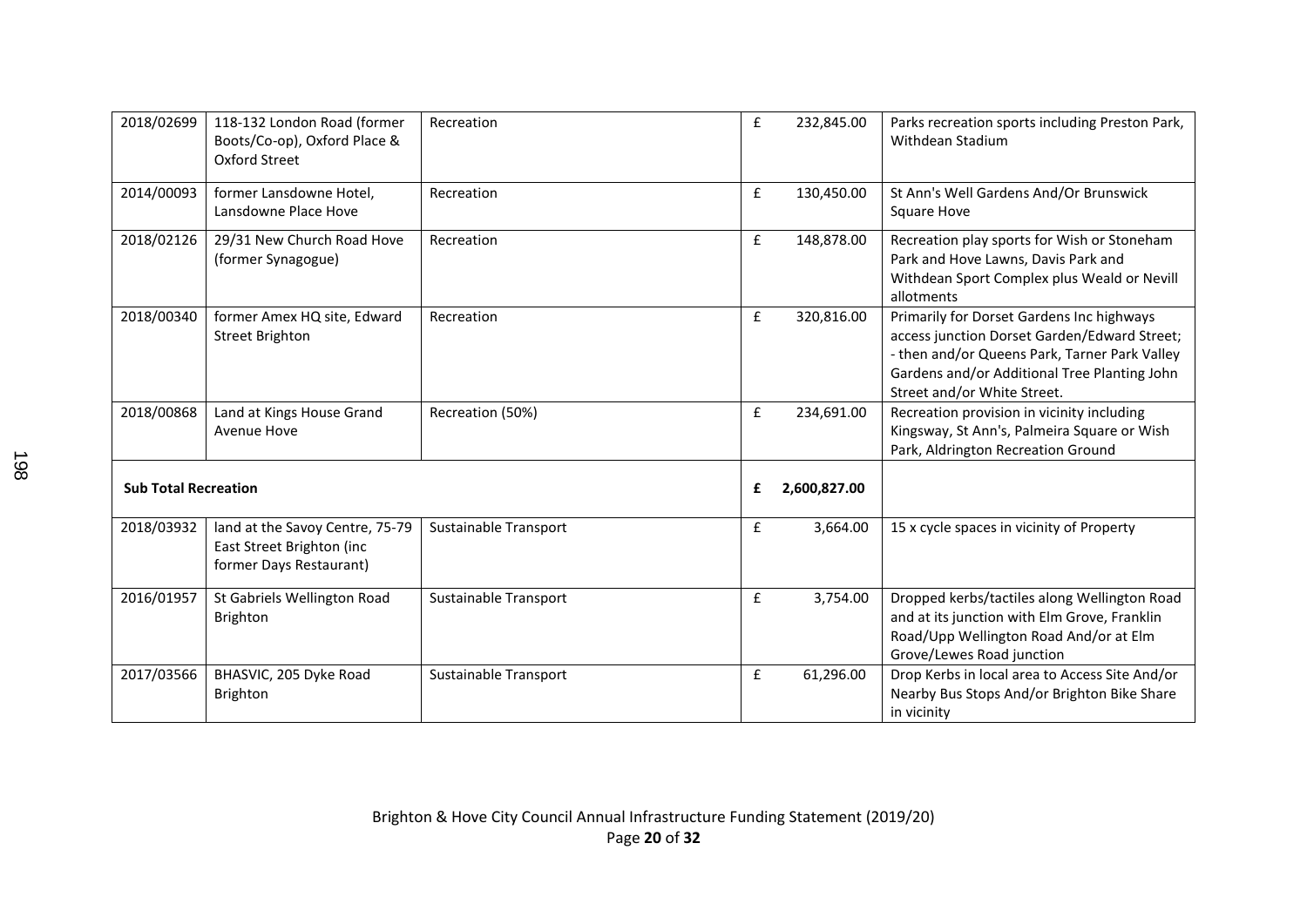| 2016/05493 | Land at Station<br>Street/Blackman Street<br>Brighton     | Sustainable Transport | $\pmb{\mathsf{f}}$ | 130,600.00 | Pedestrian and Cycling improvement and<br>Public Realm improvement Incorporating<br>Artistic Influence between Development and<br>NEQ, London Road, North Laine, Brighton<br>Station                             |
|------------|-----------------------------------------------------------|-----------------------|--------------------|------------|------------------------------------------------------------------------------------------------------------------------------------------------------------------------------------------------------------------|
| 2014/01637 | 52-54 Hollingdean Road & 46<br>Freehold Terrace, Brighton | Sustainable Transport | £                  | 156,459.00 | footways and pedestrian facilities in south of<br>Hollingdean and along Lewes Road for<br>pedestrian, cycle and public transport<br>provision.                                                                   |
| 2016/06478 | Lion Gardens - Withdean<br>Avenue Brighton                | Sustainable Transport | $\pmb{\mathsf{f}}$ | 11,725.00  | bus stop improvements - Dyke Road Drive<br>allocation                                                                                                                                                            |
| 2015/02893 | 4-12 Lyndhurst Road Hove                                  | Sustainable Transport | $\pmb{\mathsf{f}}$ | 9,844.00   | Dropped kerbs, paving/tactiles Lyndhurst Road<br>junctions with Montefiore Road, Avondale,<br>Glendale, Ferndale and Silverdale Road                                                                             |
| 2017/01280 | former Argus House units 2-8<br>Crowhurst Road Brighton   | Sustainable Transport | £                  | 41,943.00  | Bus Stop improvements Kerbs and Shelter<br>Crowhurst Road West And/Or RTI Crowhurst<br>Road Eastbound or Westbound Asda Stop                                                                                     |
| 2016/02535 | Westerman Complex School<br>Road Hove                     | Sustainable Transport | $\mathbf f$        | 75,949.00  | Side Road Entry Treatments Junctions School<br>Road/Portland Road and/or Junction Grange<br>Road/Portland Road and RTI Westbound<br><b>School Road Portland Road</b>                                             |
| 2019/01502 | Ferry Wharf Basin Road North,<br>Portslade                | Sustainable Transport | $\pmb{\mathsf{f}}$ | 5,250.00   | Pedestrian improvements on and between the<br>Site and Kingsway (A259) and Basin Road<br>North and Kingsway and Middle Street to local<br>facilities                                                             |
| 2018/02051 | Grove Park, The Linkway,<br>Hollingdean                   | Sustainable Transport | £                  | 31,479.00  | Drop Kerbs, tactiles to include Horton Road,<br>Davey Drive, The Crossway, Hollingbury Place,<br>The Linkway and Staples Road And/Or Bus<br>Stop Improvements at St Josephs School North<br>East bound bus stop. |
| 2015/02443 | land at Units 2-8 The Terraces,<br>Madeira Drive Brighton | Sustainable Transport | $\pmb{\mathsf{f}}$ | 55,822.00  | Bus Stop RTI and Kerbs at stops Opposite New<br>Steine, Adjacent New Steine And RTI only at<br>Sealife Centre (Stop L)                                                                                           |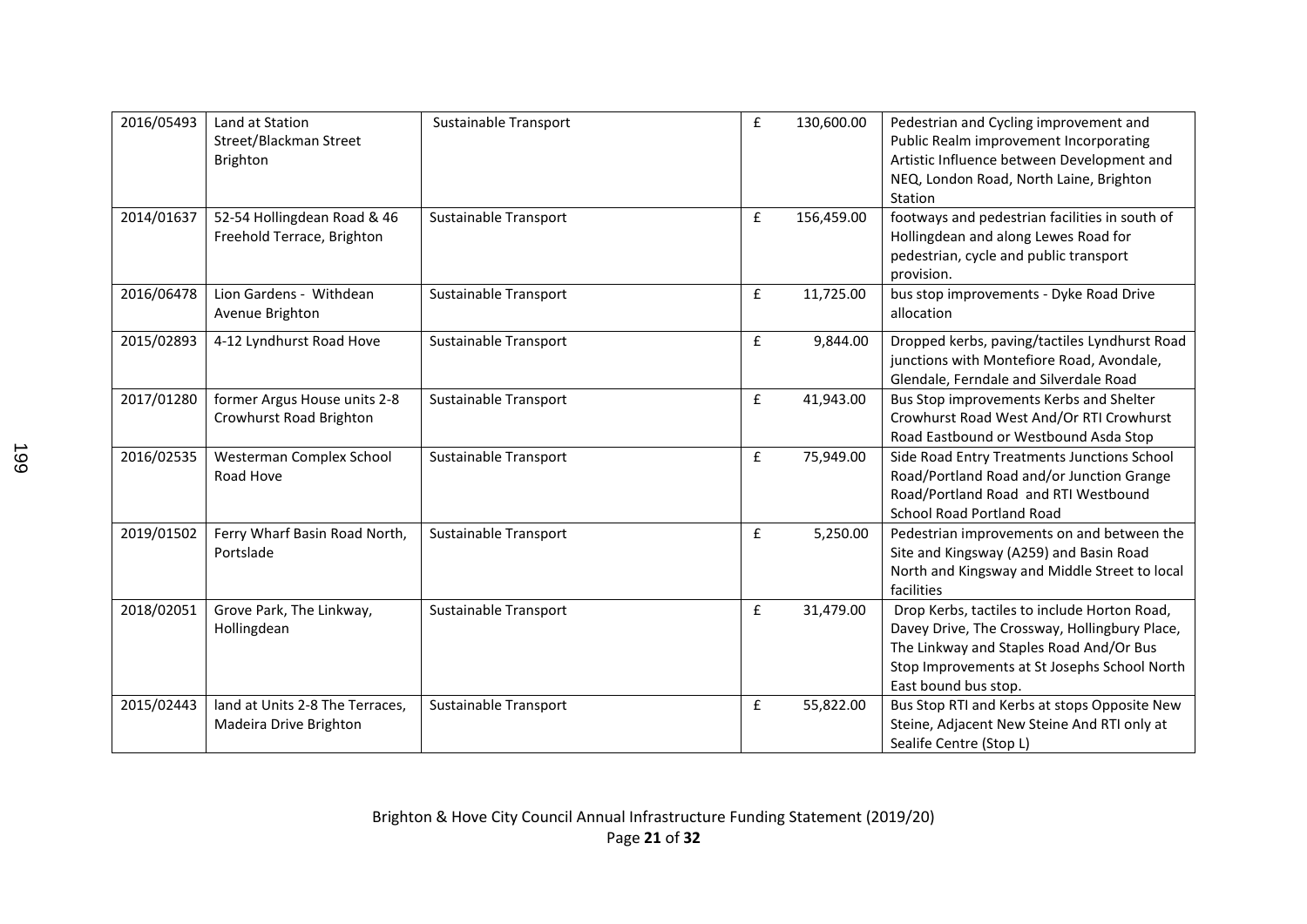| 2018/00340 | former Amex HQ site, Edward<br><b>Street Brighton</b>                           | Sustainable Transport | $\mathbf f$ | 180,203.00 | Real Time Indicators x 2 American Express and<br>Law Courts stops Edward Street For Each of<br>the following: Uncontrolled informal<br>pedestrian Edward Street And/or RTI<br>east/west on stops close to site; Highway<br>improvements to improve cycle access<br>between site and seafront inc local cycling<br>infrastructure; Highways traffic calming and<br>pedestrian improvements on one more:<br>Carlton Hill, Kingswood St, John St and White<br>Street; And/or Local pedestrian<br>infrastructure; Valley Gardens Phases 2 and 3,<br>at least 1 x Car Club space within Adopted<br>highway of either John St, Carlton Hill or White<br>Street. |
|------------|---------------------------------------------------------------------------------|-----------------------|-------------|------------|-----------------------------------------------------------------------------------------------------------------------------------------------------------------------------------------------------------------------------------------------------------------------------------------------------------------------------------------------------------------------------------------------------------------------------------------------------------------------------------------------------------------------------------------------------------------------------------------------------------------------------------------------------------|
| 2016/02698 | 204 Old Shoreham Road<br>Portslade                                              | Sustainable Transport | $\mathbf f$ | 7,162.00   | Dropped Kerbs Tactiles at One Or More<br>following junctions: Old Shoreham<br>Road/Locks Hill; At Junctions And Across Mill<br>Lane with Benfield Crescent; Hillside/Benfield<br>Way; Foredown Drive And Benfield with Old<br>Shoreham Road.                                                                                                                                                                                                                                                                                                                                                                                                              |
| 2017/02484 | 34/36 St Georges Road<br>Brighton                                               | Sustainable Transport | $\mathbf f$ | 4,525.00   | Off-site on street cycle parking contribution                                                                                                                                                                                                                                                                                                                                                                                                                                                                                                                                                                                                             |
| 2019/01623 | land at Ecovert House, Regent<br>Arcade (East Street)<br>Bartholomews, Brighton | Sustainable Transport | $\mathbf f$ | 2,750.00   | Off-site cycle storage in vicinity                                                                                                                                                                                                                                                                                                                                                                                                                                                                                                                                                                                                                        |
| 2018/02126 | 29/31 New Church Road Hove<br>(former Synagogue)                                | Sustainable Transport | £           | 63,759.00  | Footway and Crossing improvements on<br>routes from site to Aldrington Station, Hove<br>Park, Central Hove Shopping areas and the<br>Seafront                                                                                                                                                                                                                                                                                                                                                                                                                                                                                                             |
| 2017/00492 | Preston Barracks, Mithras<br>House, Watts Building Lewes<br>Road Brighton       | Sustainable Transport | $\mathbf f$ | 133,772.00 | Cycle facilities improvement And/or<br>Pedestrian facilities And/Or CPZ consultation                                                                                                                                                                                                                                                                                                                                                                                                                                                                                                                                                                      |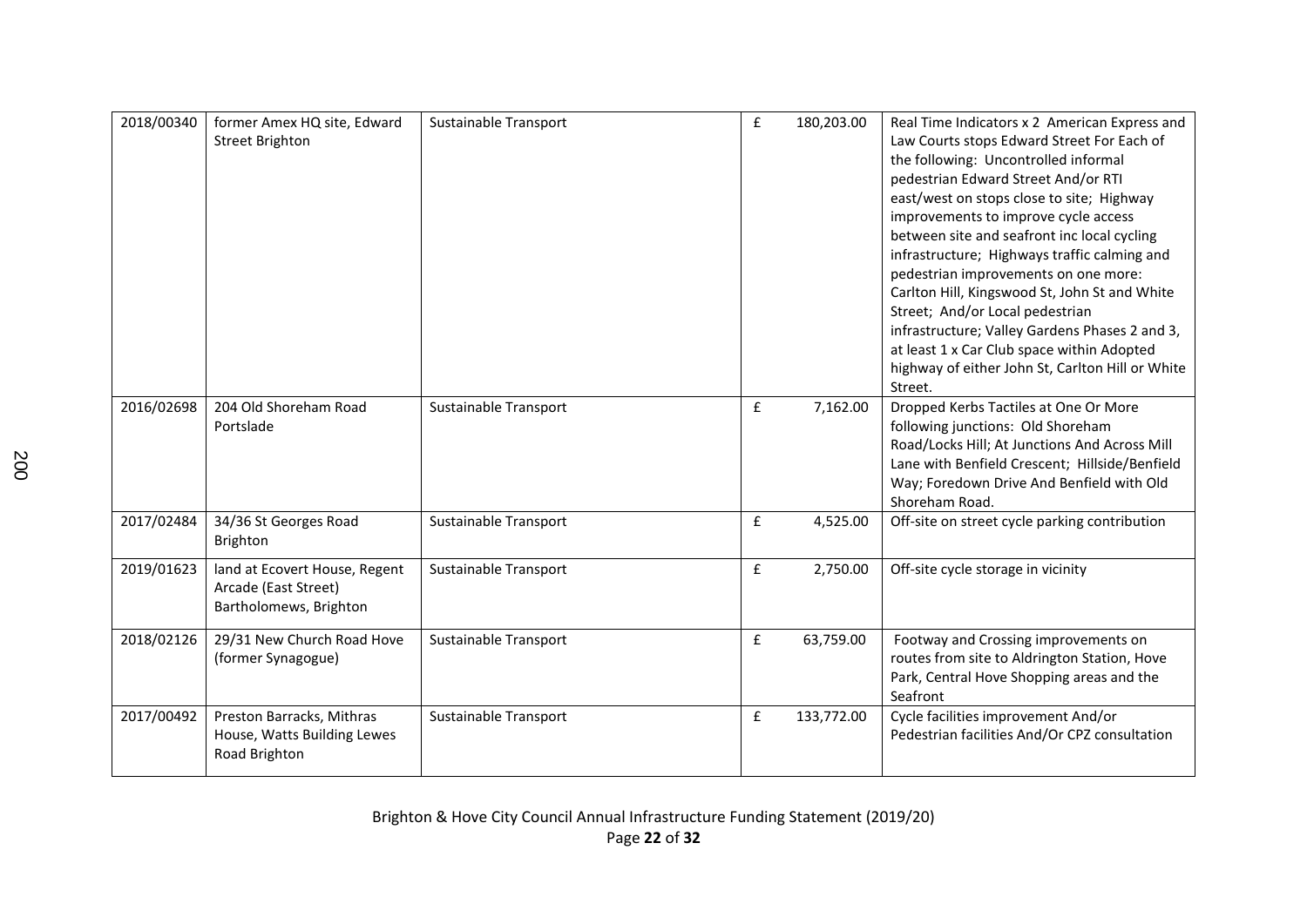| 2017/02410                    | land at Overdown Rise and<br>Mile Oak Road Portslade | Sustainable Transport (first payment) | £         | 142,373.00   | Drop Kerbs/Tactiles on Pedestrian Routes<br>serving Property and missing links to public<br>rights of way network as identified with Public<br>Rights of Way Improvement Plan And/Or Bus<br>Stop improvements including RTI at Graham<br>Avenue; Second Transport Sum on Highway<br>Improvements at Junction Hangleton Link<br>Road and A27. |
|-------------------------------|------------------------------------------------------|---------------------------------------|-----------|--------------|----------------------------------------------------------------------------------------------------------------------------------------------------------------------------------------------------------------------------------------------------------------------------------------------------------------------------------------------|
|                               | <b>Sub Total Sustainable Transport</b>               |                                       |           | 1,122,329.00 |                                                                                                                                                                                                                                                                                                                                              |
| 2006/02369                    | Brighton i360 (West Pier) Kings<br>Road              | <b>Ticket Revenue Contribution</b>    | £         | 31,653.00    | Public realm, environmental improvements in<br>vicinity of i360 site                                                                                                                                                                                                                                                                         |
| <b>Sub Total Public Realm</b> |                                                      | £                                     | 31,653.00 |              |                                                                                                                                                                                                                                                                                                                                              |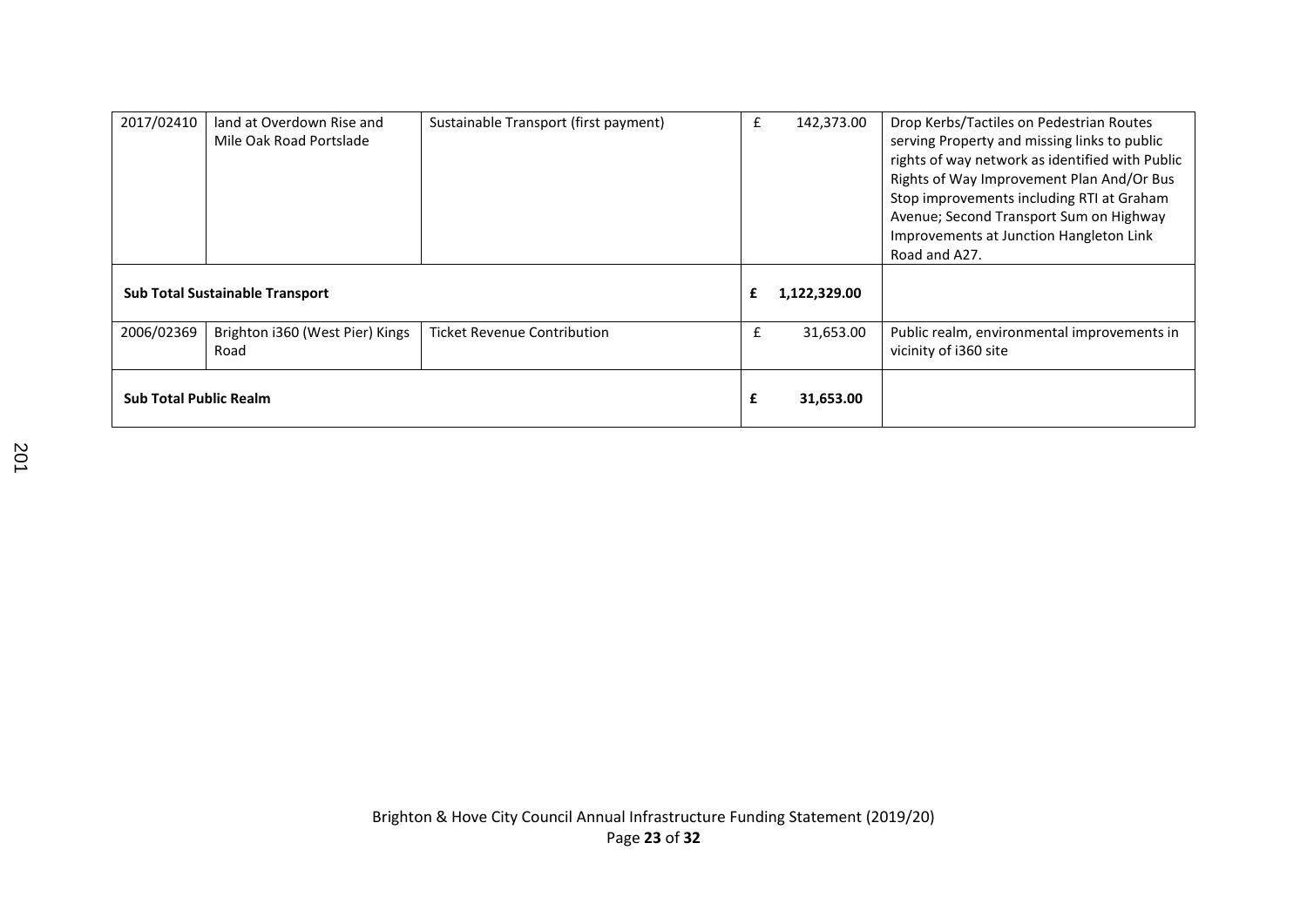|                               | <b>BHCC Infrastructure Funding Statement 2019/20</b>       |                    |                                                             |
|-------------------------------|------------------------------------------------------------|--------------------|-------------------------------------------------------------|
|                               | <b>Appendix (III) Contributions Spent</b>                  |                    |                                                             |
| <b>Application</b>            | Development                                                | sum                | project/scheme                                              |
| <b>Public Art Maintenance</b> |                                                            | £                  | Wharf Road Art Completion                                   |
|                               |                                                            | 2.731.00           |                                                             |
| 2001/02071                    | 179 Church Road and 1a Connaught Road Hove                 | $\mathbf{f}$       | Wharf Road Art Milimetre Milestone No 5 completion snagging |
|                               |                                                            | 3,626.00           |                                                             |
| 2001/02071                    | 179 Church Road and 1a Connaught Road Hove                 | $\mathbf{f}$       | Wharf Road Art Milimetre final panels and bollards          |
|                               |                                                            | 1,269.44           |                                                             |
| 2010/03714                    | 88-92 Queens Road/ 4 Frederick Place (IBIS Hotel) Brighton | £                  | Art works Traffic Management costs                          |
|                               |                                                            | 2,093.40           |                                                             |
| 2010/03714                    | 88-92 Queens Road/ 4 Frederick Place (IBIS Hotel) Brighton | $\mathbf{f}$       | Art works equalities works                                  |
|                               |                                                            | 1,500.00           |                                                             |
| 2010/03714                    | 88-92 Queens Road/ 4 Frederick Place (IBIS Hotel) Brighton | $\mathbf{f}$       | Art works Installation                                      |
|                               |                                                            | 6,497.10           |                                                             |
| 2010/03714                    | 88-92 Queens Road/ 4 Frederick Place (IBIS Hotel) Brighton | £                  | Art Works Railings/stands strip back works                  |
|                               |                                                            | 1,088.00           |                                                             |
| 2010/03714                    | 88-92 Queens Road/ 4 Frederick Place (IBIS Hotel) Brighton | $\mathbf{f}$       | Art Queens Rd/Quadrant Wayfinding Milestone 4 - Land Prep   |
|                               |                                                            | 7,526.40           |                                                             |
| 2012/02625                    | Co-op site London Road Brighton                            | £                  | Art Queens Rd/Quadrant Wayfinding Milestone 4 - Land Prep   |
|                               |                                                            | 9,773.60           |                                                             |
| 2012/02625                    | Co-op site London Road Brighton                            | £                  | Art Queens Rd/Quadrant Wayfinding Milestone 6 installation  |
|                               |                                                            | 4,062.50           |                                                             |
| 2012/02625                    | Co-op site London Road Brighton                            | $\mathbf{f}$       | Art Queens Rd/Quadrant Wayfinding Milestone 5 installation  |
|                               |                                                            | 7,000.00           |                                                             |
| 2012/02625                    | Co-op site London Road Brighton                            | $\pmb{\mathsf{f}}$ | Art Queens Road Quadrant Stage 4                            |
|                               |                                                            | 500.00             |                                                             |
| 2017/01065                    | former Baptist Church Montpelier Place Brighton            | £                  | Norfolk Square art project shortlisting                     |
|                               |                                                            | 250.00             |                                                             |
| 2017/01065                    | former Baptist Church Montpelier Place Brighton            | £                  | Norfolk Square art project shortlisting                     |
|                               |                                                            | 250.00             |                                                             |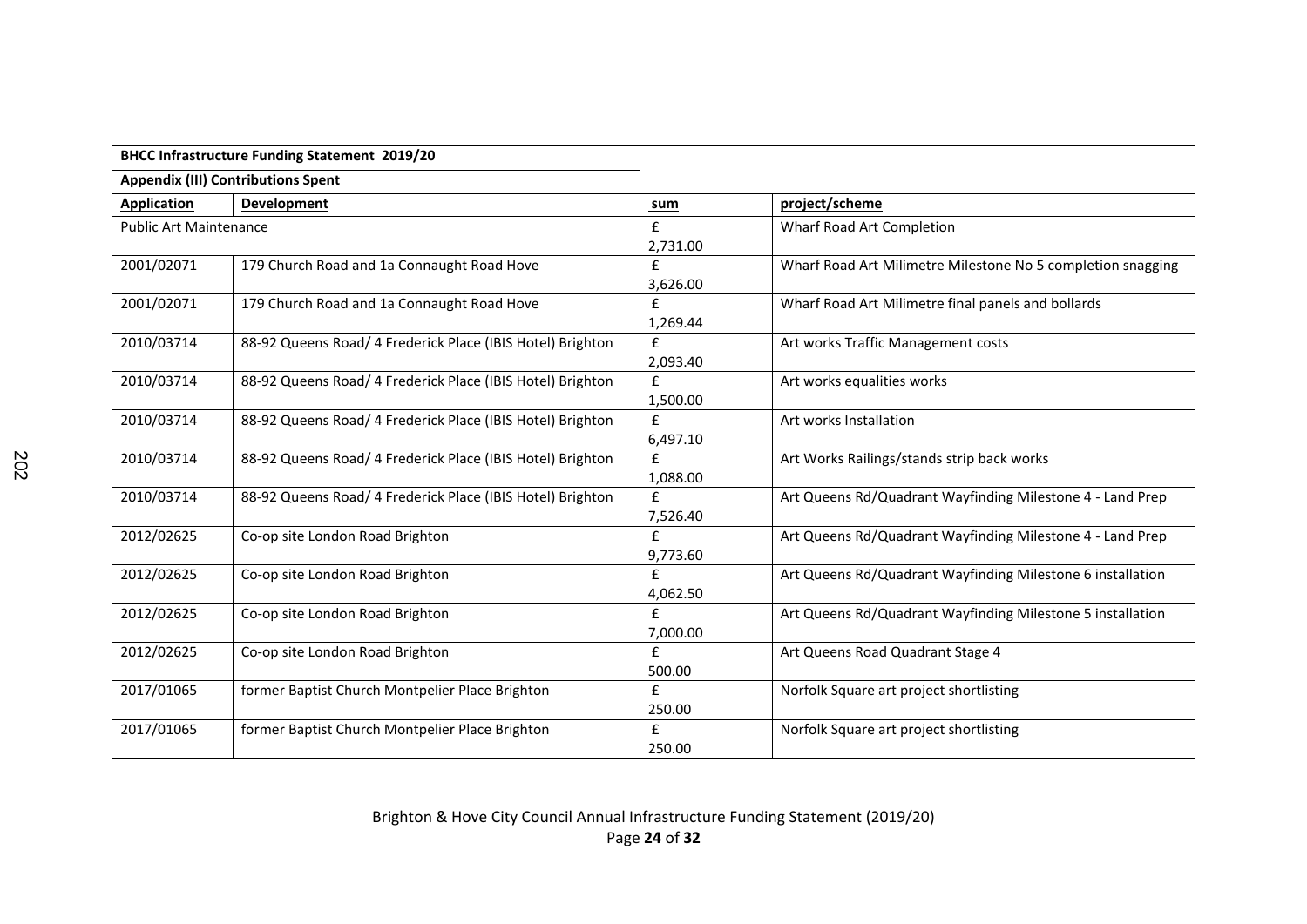| 2006/01761 | Brighton Station Blocks E/F (NEQ)            | £<br>100,000.00            | Education Dorothy Stringer upgrade works                               |
|------------|----------------------------------------------|----------------------------|------------------------------------------------------------------------|
| 2010/01054 | i360 (West Pier) Kings Road Brighton         | $\mathbf{f}$<br>135,796.00 | Education Varndean School upgrade works                                |
| 2012/03364 | I Manor Road Brighton (former convent)       | £<br>107,743.00            | Education Dorothy Stringer upgrade works                               |
| 2010/02012 | 25/28 St James's Street, Brighton            | £<br>20,080.00             | Education Secondary provision Dorothy Stringer School upgrade<br>works |
| 2016/01020 | 4-7, 9 & 15-20 Kensington Street Brighton    | $\mathbf{f}$<br>4,757.00   | Education Varndean School upgrade works                                |
| 2015/01471 | former Astoria Gloucester Place Brighton     | £<br>300,000.00            | Affordable Housing Frederick Street                                    |
| 2015/01471 | former Astoria Gloucester Place Brighton     | $\mathbf{f}$<br>521,000.00 | Affordable Housing Selsfield Drive                                     |
| 2002/01895 | Ex BP Garage site, Pelham Terrace/Lewes Road | £<br>2,501.00              | Saunders Park Café                                                     |
| 2002/01895 | Ex BP Garage site, Pelham Terrace/Lewes Road | £<br>3,819.00              | Saunders Park Café                                                     |
| 2006/01761 | Brighton Station Blocks E/F (NEQ)            | $\mathbf{f}$<br>3,208.43   | Parks The Level benches                                                |
| 2009/00655 | Covers Yard (Viaduct Lofts) Melbourne Street | £<br>29,789.93             | Saunders Park Café                                                     |
| 2010/00498 | Former Esso site, Hollingdean Road Brighton  | £<br>3,701.54              | Parks - Saunders Park café                                             |
| 2010/00498 | Former Esso site, Hollingdean Road Brighton  | f<br>288.00                | Parks - Saunders Park café works fence hire                            |
| 2010/01824 | 112/113 Lewes Road Brighton                  | f<br>6,932.54              | Saunders Park café                                                     |
| 2013/02152 | <b>Brook Mead Albion Street Brighton</b>     | £<br>5,765.69              | Queens Park - pond wildlife                                            |
| 2015/01121 | 119 Lewes Road Brighton                      | £<br>18,467.74             | Saunders Park café                                                     |
| 2015/01121 | 119 Lewes Road Brighton                      | £<br>21,249.00             | Saunders Park café                                                     |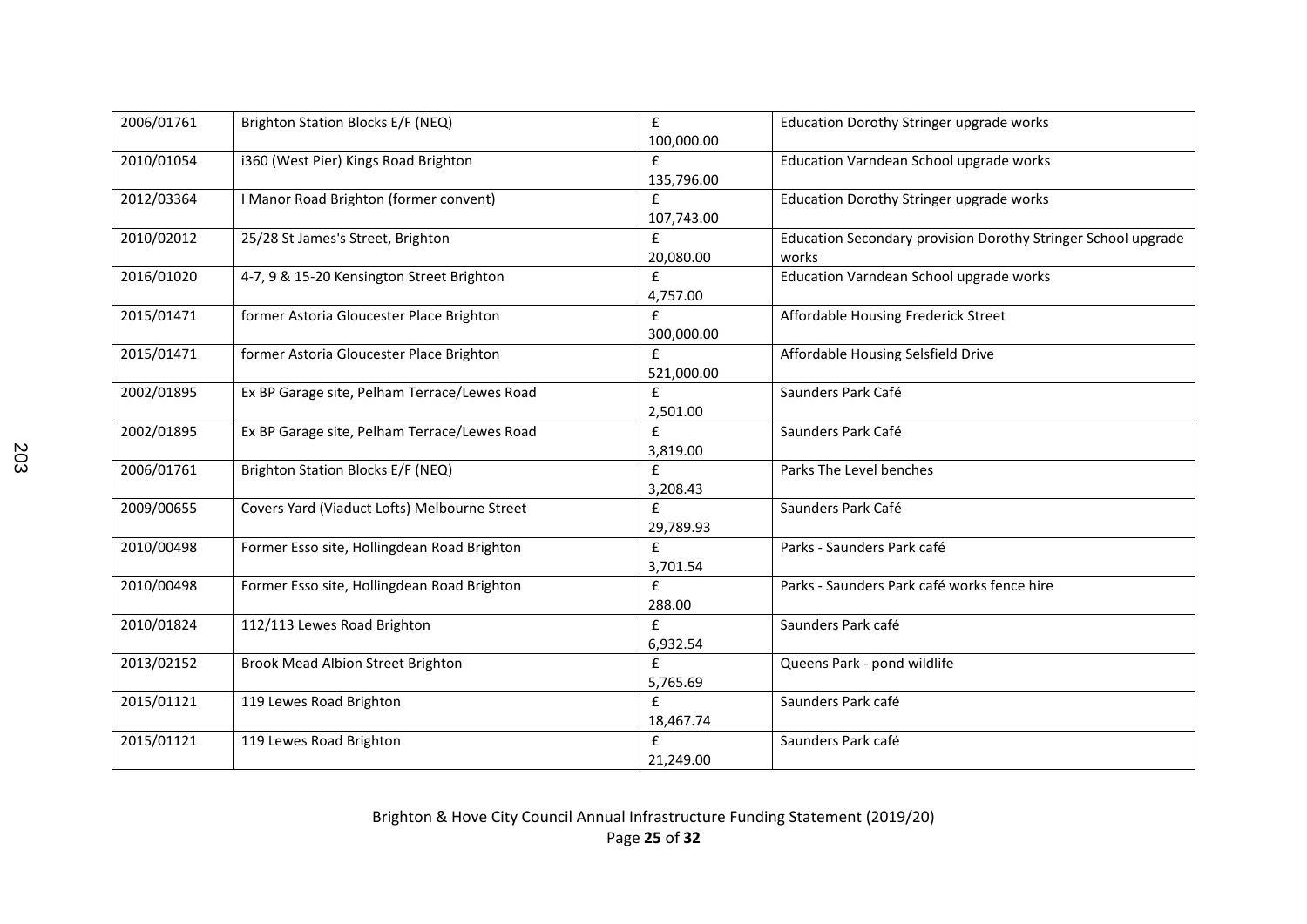| 2017/01891 | West Blatchington Primary School, Hangleton Way Hove                             | $\mathbf{f}$<br>150,000.00   | Portslade Sports Centre 3G pitch                       |
|------------|----------------------------------------------------------------------------------|------------------------------|--------------------------------------------------------|
| 2013/03816 | BHASVIC 205 Dyke Road Brighton                                                   | $\mathbf{f}$<br>2,000.00     | <b>BHASVIC Dyke Road staff costs</b>                   |
| 2013/03816 | BHASVIC 205 Dyke Road Brighton                                                   | $\mathbf{f}$<br>1,958.63     | <b>BHASVIC Dyke Road TraC payments</b>                 |
| 2015/02941 | former Whitehawk Library, Findon/Whitehawk Road                                  | £<br>2,240.00                | Former Whitehawk Library Training costs                |
| 2015/02941 | former Whitehawk Library, Findon/Whitehawk Road                                  | $\mathbf{f}$<br>2,000.00     | Former Whitehawk Library staff costs                   |
| 2014/02417 | Robert Lodge, Manor Place, Brighton                                              | £<br>1,000.00                | Robert Lodge, Manor Place staff costs                  |
| 2015/02917 | 121/123 Davigdor Road, Hove                                                      | $\mathbf{f}$<br>5,000.00     | 121/123 Davigdor Road staff costs                      |
| 2014/03605 | 70 and Site of Chrome Productions Limited Goldstone Lane<br>Hove                 | £<br>5,000.00                | Chrome Goldstone Lane staff costs                      |
| 2014/03605 | 70 and Site of Chrome Productions Limited Goldstone Lane<br>Hove                 | £<br>14,800.00               | Chrome college course costs                            |
| 2012/00782 | Former Ice Rink & 11 Queens Square Brighton                                      | £<br>2,000.00                | Former Ice Rink 11 Queens Square staff costs           |
| 2012/00782 | Former Ice Rink & 11 Queens Square Brighton                                      | £<br>1,700.00                | Former Ice Rink 11 Queens Square work experience costs |
| 2012/00782 | Former Ice Rink & 11 Queens Square Brighton                                      | $\mathbf{f}$<br>14,800.00    | Former Ice Rink11 Queens Square college course costs   |
| 2016/01877 | Shelter Hall Kings Road Arches, Brighton                                         | $\pmb{\mathsf{f}}$<br>500.00 | Shelter Hall Kings Road staff costs                    |
| 2016/01877 | Shelter Hall Kings Road Arches, Brighton                                         | £<br>2,240.00                | Shelter Hall work experience costs                     |
| 2013/00710 | 13 - 22 North Street, Meeting House Lane and Brighton Place<br>(Hannington Lane) | $\mathbf{f}$<br>500.00       | (Hannington Lane) North Street staff costs             |
| 2016/05493 | Land at Station Street/Blackman Street Cheapside Brighton<br>(Brinell Building)  | $\mathbf{f}$<br>3,000.00     | Station Street / Blackman Street staff costs           |
| 2016/05493 | Land at Station Street/Blackman Street Cheapside Brighton<br>(Brinell Building)  | $\pmb{\mathsf{f}}$<br>10.00  | Station Street / Blackman Street staff mobile costs    |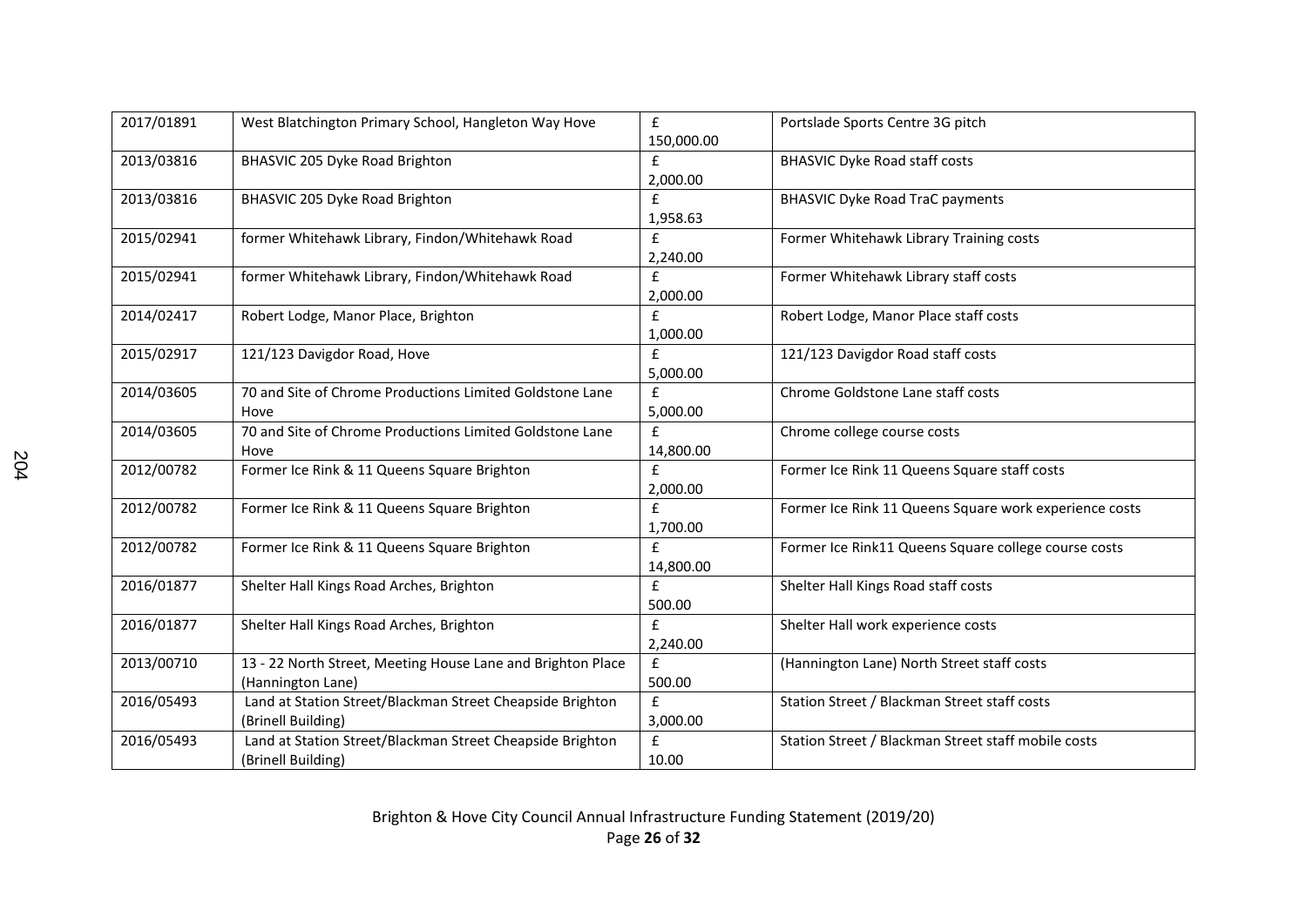| 2016/05493 | Land at Station Street/Blackman Street Cheapside Brighton | £                  | Station Street / Blackman Street trainee costs         |
|------------|-----------------------------------------------------------|--------------------|--------------------------------------------------------|
|            | (Brinell Building)                                        | 4,480.00           |                                                        |
| 2016/05493 | Land at Station Street/Blackman Street Cheapside Brighton | $\mathbf{f}$       | Station Street / Blackman Street college course costs  |
|            | (Brinell Building)                                        | 7,800.00           |                                                        |
| 2016/01020 | 4-7, 9 & 15-20 Kensington Street Brighton                 | £                  | Kensington Street staff costs                          |
|            |                                                           | 500.00             |                                                        |
| 2016/02756 | Former Texaco site Kingsway/Victoria Terrace Hove         | £                  | Former Texaco Garage staff costs                       |
|            |                                                           | 1,000.00           |                                                        |
| 2016/01001 | East Slope University of Sussex, Refectory Road           | $\mathbf{f}$       | East Slope University of Sussex training costs         |
|            |                                                           | 550.00             |                                                        |
| 2016/01001 | East Slope University of Sussex, Refectory Road           | £                  | East Slope University of Sussex training costs         |
|            |                                                           | 995.00             |                                                        |
| 2016/01001 | East Slope University of Sussex, Refectory Road           | £                  | East Slope University of Sussex training costs         |
|            |                                                           | 525.00             |                                                        |
| 2016/01001 | East Slope University of Sussex, Refectory Road           | $\pmb{\mathsf{f}}$ | East Slope University of Sussex training costs         |
|            |                                                           | 750.00             |                                                        |
| 2016/01001 | East Slope University of Sussex, Refectory Road           | £                  | East Slope University of Sussex training costs         |
|            |                                                           | 503.95             |                                                        |
| 2016/01001 | East Slope University of Sussex, Refectory Road           | $\mathbf{f}$       | East Slope University of Sussex training costs         |
|            |                                                           | 350.00             |                                                        |
| 2016/01001 | East Slope University of Sussex, Refectory Road           | £                  | East Slope University of Sussex training costs         |
|            |                                                           | 72.79              |                                                        |
| 2016/01001 | East Slope University of Sussex, Refectory Road           | £                  | East Slope University of Sussex staff mobile costs     |
|            |                                                           | 30.00              |                                                        |
| 2016/01001 | East Slope University of Sussex, Refectory Road           | $\pmb{\mathsf{f}}$ | East Slope University of Sussex staff costs            |
|            |                                                           | 3,000.00           |                                                        |
| 2016/01001 | East Slope University of Sussex, Refectory Road           | £                  | East Slope University of Sussex support costs          |
|            |                                                           | 840.00             |                                                        |
| 2016/01001 | East Slope University of Sussex, Refectory Road           | £                  | East Slope University of Sussex support costs          |
|            |                                                           | 3,380.00           |                                                        |
| 2017/02410 | land at Overdown Rise and Mile Oak Road Portslade         | £                  | Land at Overdown Rise/ Mile Oak Road staff costs       |
|            |                                                           | 2,000.00           |                                                        |
| 2017/01891 | West Blatchington Primary School, Hangleton Way Hove      | $\mathbf{f}$       | West Blatchington / West Hove schools apprentice costs |
|            |                                                           | 716.41             |                                                        |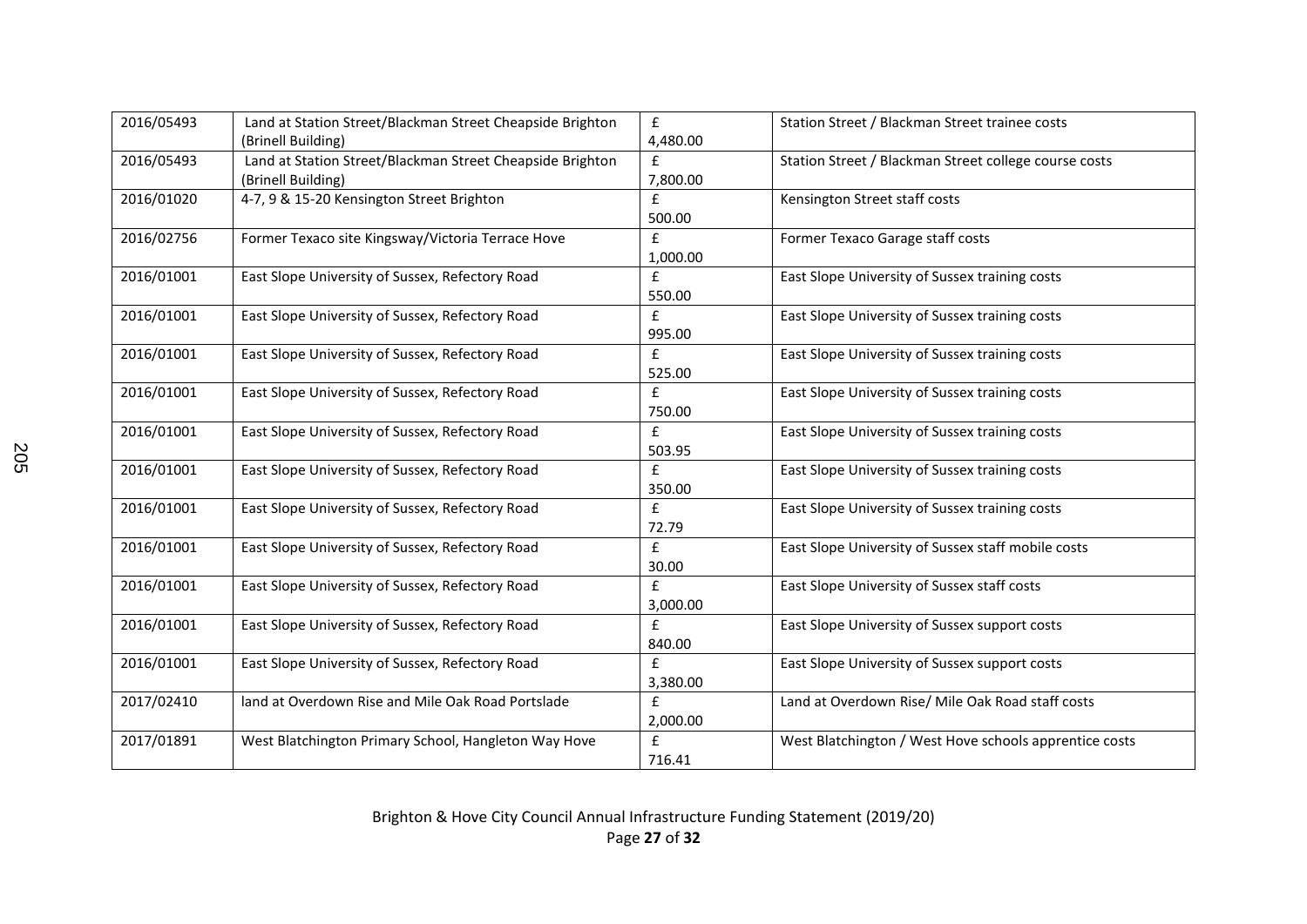| 2017/01891 | West Blatchington Primary School, Hangleton Way Hove                          | £<br>716.71              | West Blatchington / West Hove schools apprentice costs        |
|------------|-------------------------------------------------------------------------------|--------------------------|---------------------------------------------------------------|
| 2017/01891 | West Blatchington Primary School, Hangleton Way Hove                          | £<br>2,000.00            | West Blatchington / West Hove schools staff costs             |
| 2017/01891 | West Blatchington Primary School, Hangleton Way Hove                          | f<br>10.00               | West Blatchington / West Hove schools staff mobile costs      |
| 2017/01891 | West Blatchington Primary School, Hangleton Way Hove                          | £<br>7,400.00            | West Blatchington / West Hove schools college costs           |
| 2017/00492 | Preston Barracks, Mithras House, Watts Building Lewes Road<br><b>Brighton</b> | $\mathbf{f}$<br>5,000.00 | Preston Barracks, Mithras and Watts staff costs               |
| 2017/00492 | Preston Barracks, Mithras House, Watts Building Lewes Road<br><b>Brighton</b> | £<br>50.00               | Preston Barracks, Mithras and Watts staff mobile costs        |
| 2017/00492 | Preston Barracks, Mithras House, Watts Building Lewes Road<br>Brighton        | £<br>201.45              | Preston Barracks, Mithras and Watts bldg staff printing costs |
| 2017/00492 | Preston Barracks, Mithras House, Watts Building Lewes Road<br><b>Brighton</b> | £<br>564.00              | Preston Barracks, Mithras and Watts training costs            |
| 2017/00492 | Preston Barracks, Mithras House, Watts Building Lewes Road<br><b>Brighton</b> | £<br>14,800.00           | Preston Barracks, Mithras and Watts construction course costs |
| 2017/00492 | Preston Barracks, Mithras House, Watts Building Lewes Road<br><b>Brighton</b> | $\mathbf{f}$<br>2,770.00 | Preston Barracks Mithras and Watts apprentice costs           |
| 2017/00492 | Preston Barracks, Mithras House, Watts Building Lewes Road<br><b>Brighton</b> | $\mathbf{f}$<br>4,121.35 | Preston Barracks Mithras and Watts apprentice costs           |
| 2017/00492 | Preston Barracks, Mithras House, Watts Building Lewes Road<br><b>Brighton</b> | $\mathbf{f}$<br>1,291.94 | Preston Barracks Mithras and Watts apprentice costs           |
| 2017/00492 | Preston Barracks, Mithras House, Watts Building Lewes Road<br><b>Brighton</b> | f<br>584.66              | Preston Barracks Mithras and Watts apprentice costs           |
| 2017/00492 | Preston Barracks, Mithras House, Watts Building Lewes Road<br><b>Brighton</b> | £<br>112.97              | Preston Barracks Mithras and Watts course costs               |
| 2017/00492 | Preston Barracks, Mithras House, Watts Building Lewes Road<br><b>Brighton</b> | £<br>4,480.00            | Preston Barracks Mithras and Watts course costs               |
| 2016/02459 | Land at Former Brewery Site, South Street Portslade                           | £<br>1,000.00            | Land at Former Brewery Sth Street staff costs                 |
| 2018/01016 | former Housing offices Selsfield Drive Brighton                               | $\mathbf{f}$<br>360.00   | Former Housing office Selsfield Drive training costs          |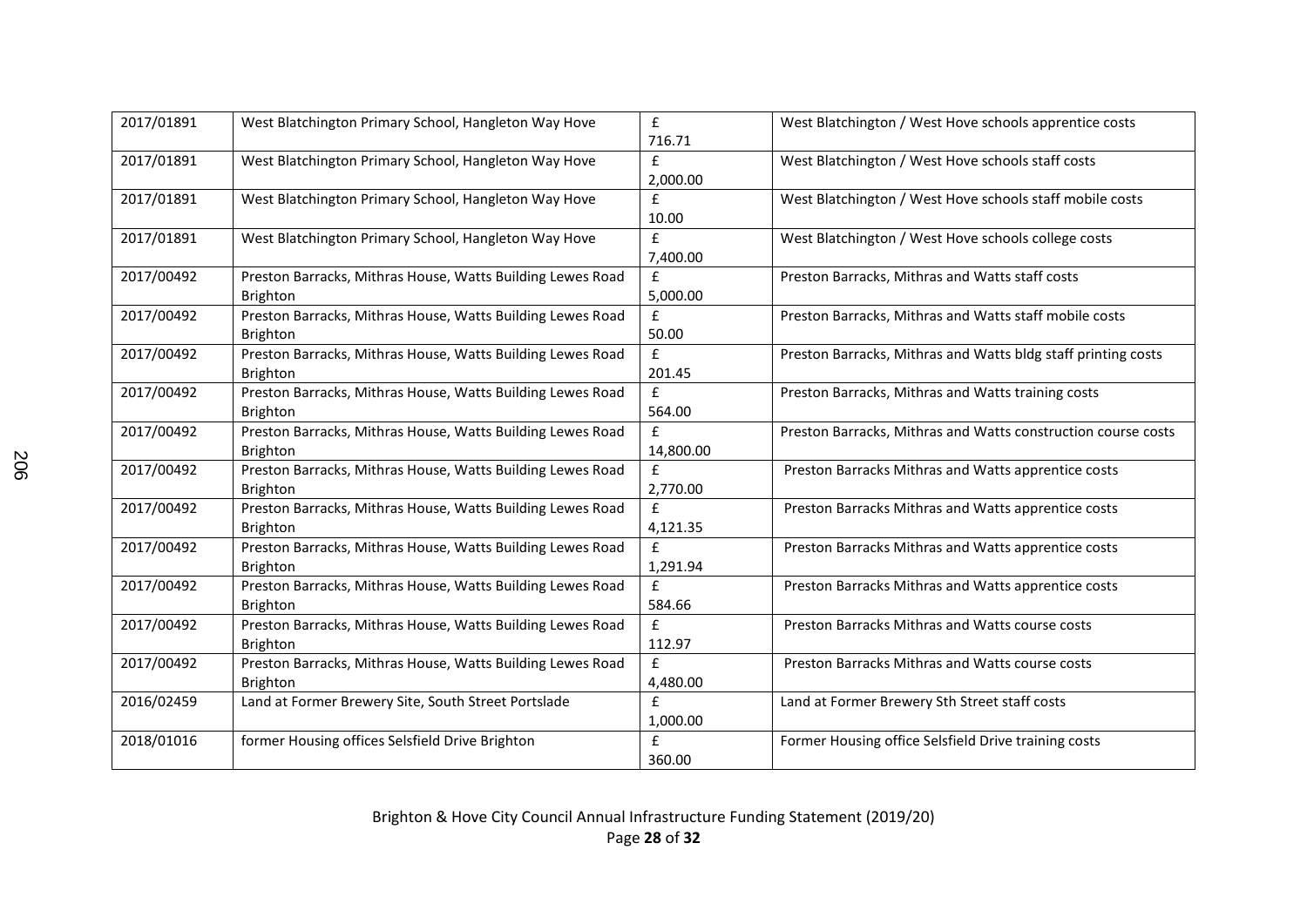| 2017/01065 | former Baptist Church Montpelier Place Brighton                                  | £<br>1,000.00                  | Former Baptist Church Montpelier Place staff costs  |
|------------|----------------------------------------------------------------------------------|--------------------------------|-----------------------------------------------------|
| 2017/02156 | 2-6 Pelham Terrace, Lewes Road Brighton                                          | $\mathbf{f}$<br>2,000.00       | 2-6 Pelham Terrace staff costs                      |
| 2014/01637 | 52-54 Hollingdean Road & 46 Freehold Terrace, Brighton                           | $\pmb{\mathsf{f}}$<br>2,000.00 | 52-54 Hollingdean Road staff costs                  |
| 2014/01637 | 52-54 Hollingdean Road & 46 Freehold Terrace, Brighton                           | $\mathbf f$<br>7,400.00        | 52-54 Hollingdean Road college course costs         |
| 2014/01637 | 52-54 Hollingdean Road & 46 Freehold Terrace, Brighton                           | $\mathbf{f}$<br>2,520.00       | 52-54 Hollingdean Road training costs               |
| 2016/00403 | 251/253 Preston Road Brighton (Dovecote House)                                   | £<br>1,593.92                  | 251/253 Preston Road (Dovecote) staff costs         |
| 2016/00403 | 251/253 Preston Road Brighton (Dovecote House)                                   | $\mathbf{f}$<br>1,000.00       | 251/253 Preston Road staff costs                    |
| 2016/00403 | 251/253 Preston Road Brighton (Dovecote House)                                   | $\pmb{\mathsf{f}}$<br>7,000.00 | 251/253 Preston Road construction course costs      |
| 2015/01471 | former Astoria Gloucester Place Brighton                                         | £<br>1,000.00                  | Former Astoria Gloucester Place staff costs         |
| 2015/01471 | former Astoria Gloucester Place Brighton                                         | $\mathbf{f}$<br>8,500.00       | Former Astoria Gloucester construction course costs |
| 2016/06478 | Lion Gardens, Withdean Avenue Brighton                                           | £<br>500.00                    | Lion Gdns Withdean Ave staff costs                  |
| 2016/02535 | Westerman Complex, School Road Hove                                              | £<br>825.00                    | Westerman Complex School Road training costs        |
| 2016/02535 | Westerman Complex, School Road Hove                                              | $\pmb{\mathsf{f}}$<br>500.00   | Westerman Complex School Road staff costs           |
| 2018/02699 | 118-132 London Road (former Boots/Co-op), Oxford Place &<br><b>Oxford Street</b> | f<br>1,000.00                  | 118-132 London Road staff costs                     |
| 2018/02699 | 118-132 London Road (former Boots/Co-op), Oxford Place &<br><b>Oxford Street</b> | $\mathbf{f}$<br>1,700.00       | 118-132 London Road course costs                    |
| 2018/00868 | land at Kings House, Grand Avenue Hove                                           | £<br>36,117.17                 | Kings House placement costs                         |
| 2018/00868 | land at Kings House, Grand Avenue Hove                                           | £<br>2,000.00                  | Kings House staff costs                             |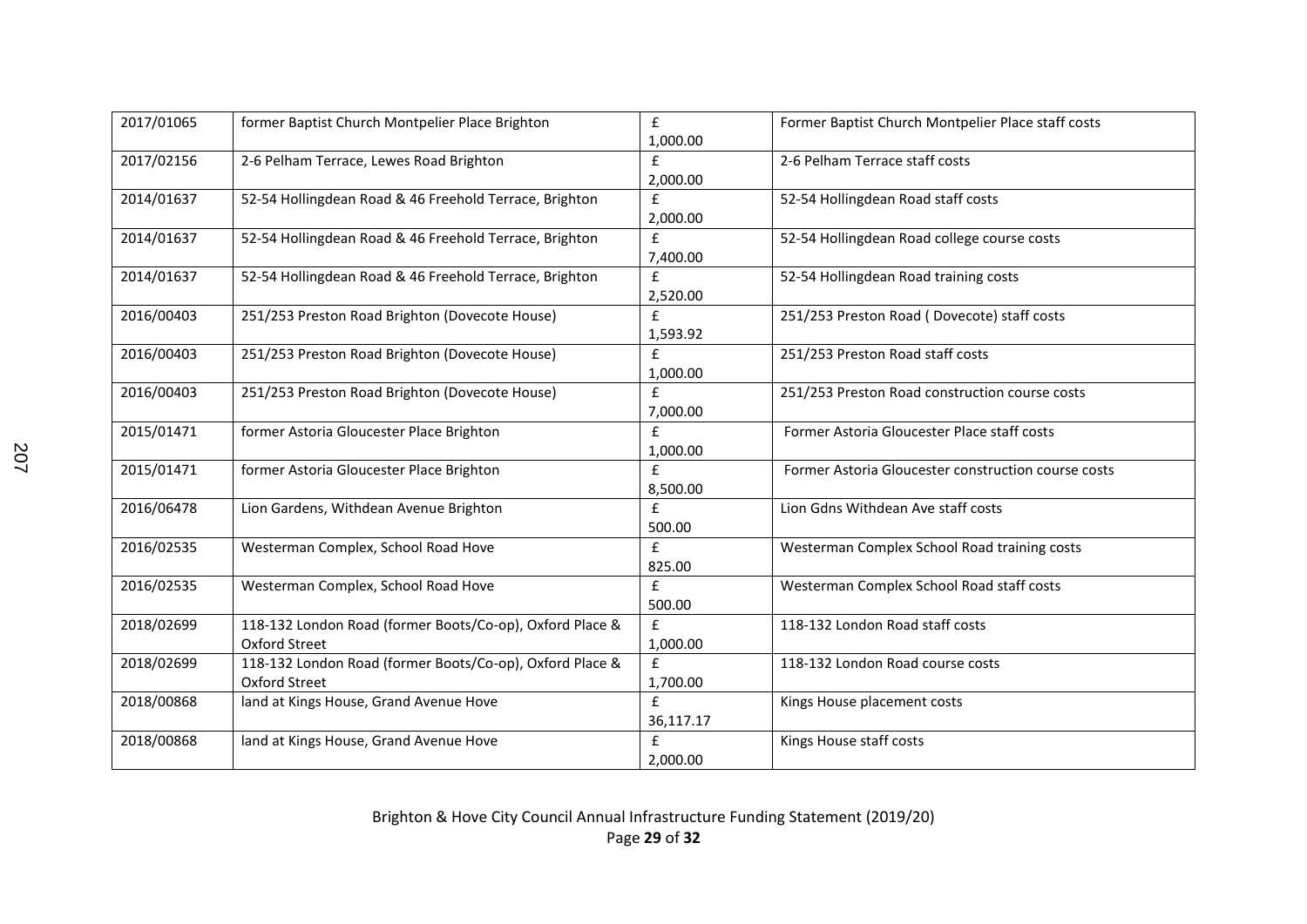| 2015/00244 | land at Units 2-8 The Terraces, Madeira Drive Brighton                           | £<br>1,000.00               | Unit 2-8 The Terraces Madeira Drive staff costs                            |
|------------|----------------------------------------------------------------------------------|-----------------------------|----------------------------------------------------------------------------|
| 2018/00340 | former Amex HQ site, Edward Street Brighton                                      | $\mathbf{f}$<br>1,700.00    | former Amex HQ Site course costs                                           |
| 2018/00340 | former Amex HQ site, Edward Street Brighton                                      | £<br>3,000.00               | former Amex HQ Site staff costs                                            |
| 2018/00340 | former Amex HQ site, Edward Street Brighton                                      | $\pmb{\mathsf{f}}$<br>20.00 | former Amex HQ Site staff mobile costs                                     |
| 2012/03364 | I Manor Road Brighton (former convent)                                           | $\mathbf{f}$<br>3,738.75    | Bus stops Lidl east Eastern Road                                           |
| 2010/03259 | Woollards Field (The Keep) Lewes Road Brighton                                   | £<br>6,765.59               | Bus Stop kerbs Stonymere Way                                               |
| 2013/00848 | Land at The Hyde, Rowan Avenue Hove                                              | $\mathbf{f}$<br>1,000.00    | Rowan Avenue Bus stops lining/clearways                                    |
| 2017/01891 | West Blatchington Primary School, Hangleton Way Hove                             | f<br>34,000.00              | Bus Stops kerbs Hangleton Way                                              |
| 2013/00710 | 13 - 22 North Street, Meeting House Lane and Brighton Place<br>(Hannington Lane) | £<br>5,000.00               | Transport Shopmobility Churchill Square                                    |
| 2006/02369 | i360 (West Pier) Kings Road Brighton                                             | $\mathbf{f}$<br>12,160.05   | Signage Wayfinding Mono/Miniliths upgrade/replacements                     |
| 2011/02824 | Portslade Aldridge Academy (PACA)                                                | £<br>8,594.03               | Chalky Road resurfacing                                                    |
| 2011/02824 | Portslade Aldridge Academy (PACA)                                                | $\mathbf{f}$<br>13,327.80   | <b>Chalky Road Puffin Crossing</b>                                         |
| 2010/03714 | 88-92 Queens Road/ 4 Frederick Place (IBIS Hotel) Brighton                       | $\mathbf{f}$<br>76,000.00   | Valley Gardens Phase 2                                                     |
| 2013/01278 | Former Infinity Foods Franklin Road Portslade                                    | £<br>10,500.00              | Walking Cycling - speed cushions and drop kerbs Vale Road -<br>with no 334 |
| 2014/00523 | 7 Symbister Road, Portslade                                                      | $\mathbf{f}$<br>875.91      | Vale Road hump/drop kerb works                                             |
| 2017/01891 | West Blatchington Primary School, Hangleton Way Hove                             | £<br>190.37                 | Safer Routes TRO advert costs Hangleton works                              |
| 2017/01891 | West Blatchington Primary School, Hangleton Way Hove                             | $\mathbf{f}$<br>9,907.00    | Safer Routes Drop Kerbs various in locality                                |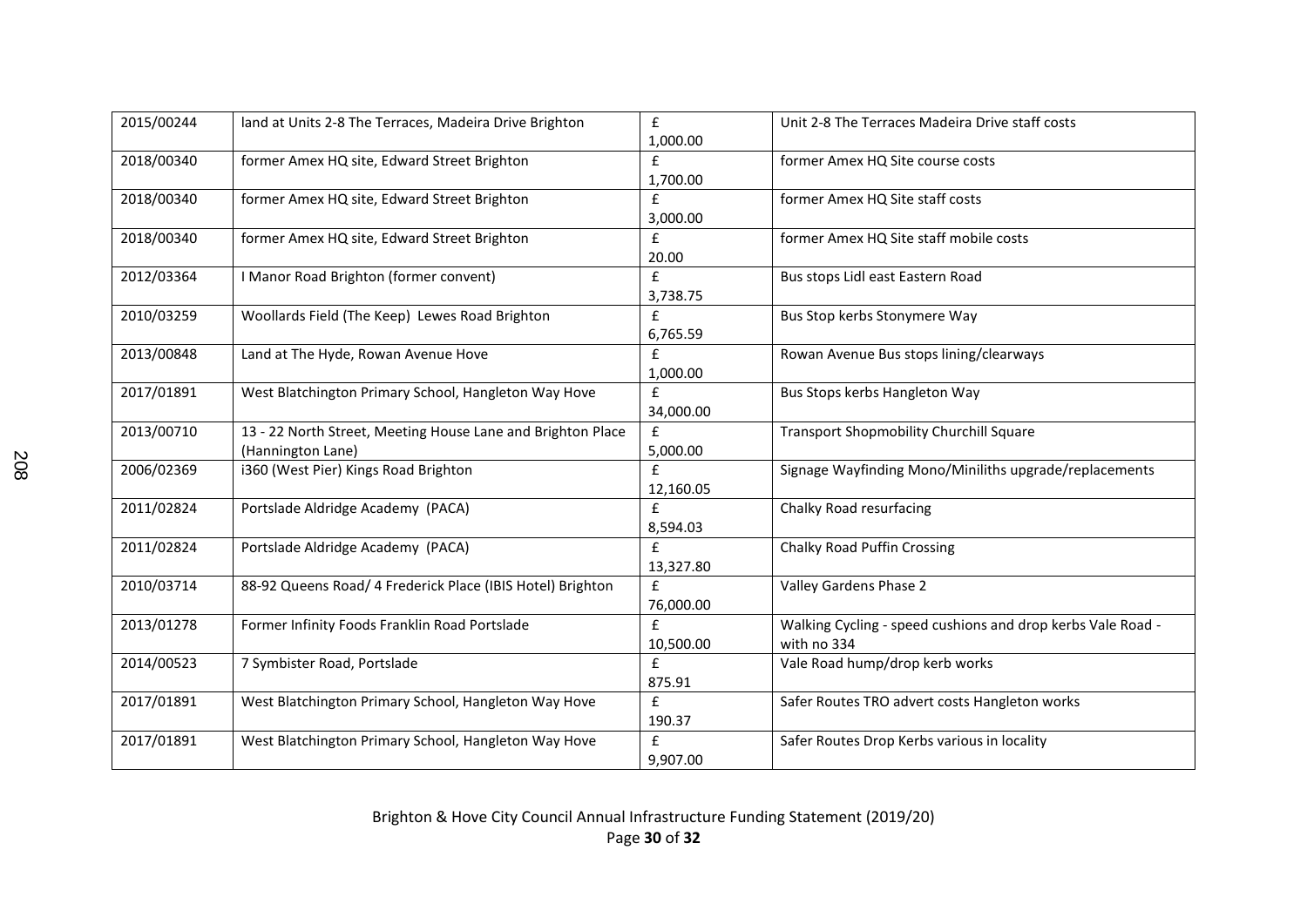| 2017/01891 | West Blatchington Primary School, Hangleton Way Hove                          | £<br>190.37              | Safer Routes School Keep Clear Markings                                 |
|------------|-------------------------------------------------------------------------------|--------------------------|-------------------------------------------------------------------------|
| 2017/01891 | West Blatchington Primary School, Hangleton Way Hove                          | $\mathbf{f}$<br>190.37   | Safer Routes School Traffic Regulation Order for double yellow<br>lines |
| 2017/01891 | West Blatchington Primary School, Hangleton Way Hove                          | $\mathbf f$<br>190.37    | Safer Routes School Hangleton surface works                             |
| 2017/01891 | West Blatchington Primary School, Hangleton Way Hove                          | £<br>8,303.77            | Safer Routes - additional sum for Hangleton Way bus stops               |
| 2017/01891 | West Blatchington Primary School, Hangleton Way Hove                          | $\mathbf{f}$<br>8,857.45 | Safer Routes Phase 2 - Northease Drive, Parks Rise West and<br>East     |
| 2017/01891 | West Blatchington Primary School, Hangleton Way Hove                          | £<br>32,701.59           | Safer Routes Hangleton Way                                              |
| 2017/01891 | West Blatchington Primary School, Hangleton Way Hove                          | $\mathbf{f}$<br>3,021.74 | Safer Routes Hangleton Way                                              |
| 2017/01891 | West Blatchington Primary School, Hangleton Way Hove                          | f<br>31,820.89           | Safer Routes Hardwick Way bus stops - Valuation 2                       |
| 2017/01891 | West Blatchington Primary School, Hangleton Way Hove                          | $\mathbf f$<br>235.00    | Safer Routes Hangleton Way Lining                                       |
| 2017/01891 | West Blatchington Primary School, Hangleton Way Hove                          | $\mathbf{f}$<br>638.68   | Safer Routes Hangleton Way Lining/bus stop lining                       |
| 2017/01891 | West Blatchington Primary School, Hangleton Way Hove                          | $\mathbf{f}$<br>190.37   | Safer Routes Traffic Regulation Order advert costs Hangleton<br>works   |
| 2017/01891 | West Blatchington Primary School, Hangleton Way Hove                          | $\mathbf{f}$<br>190.37   | Safer Routes Traffic Regulation Order advert costs Hangleton<br>works   |
| 2017/01891 | West Blatchington Primary School, Hangleton Way Hove                          | $\mathbf{f}$<br>1,194.47 | Safer Routes School Keep Clear signs & posts                            |
| 2017/01891 | West Blatchington Primary School, Hangleton Way Hove                          | £<br>91.04               | Safer Routes Bus Stop Clearway Hardwick Road                            |
| 2017/00492 | Preston Barracks, Mithras House, Watts Building Lewes Road<br><b>Brighton</b> | f<br>6,200.00            | <b>Bike Share Preston Barracks Lewes Road</b>                           |
| 2017/00492 | Preston Barracks, Mithras House, Watts Building Lewes Road<br><b>Brighton</b> | £<br>10,969.40           | <b>Bike Share Preston Barracks Lewes Road</b>                           |
| 2017/00492 | Preston Barracks, Mithras House, Watts Building Lewes Road<br>Brighton        | $\mathbf{f}$<br>5,185.00 | Bike Share Preston Barracks stands/totems                               |